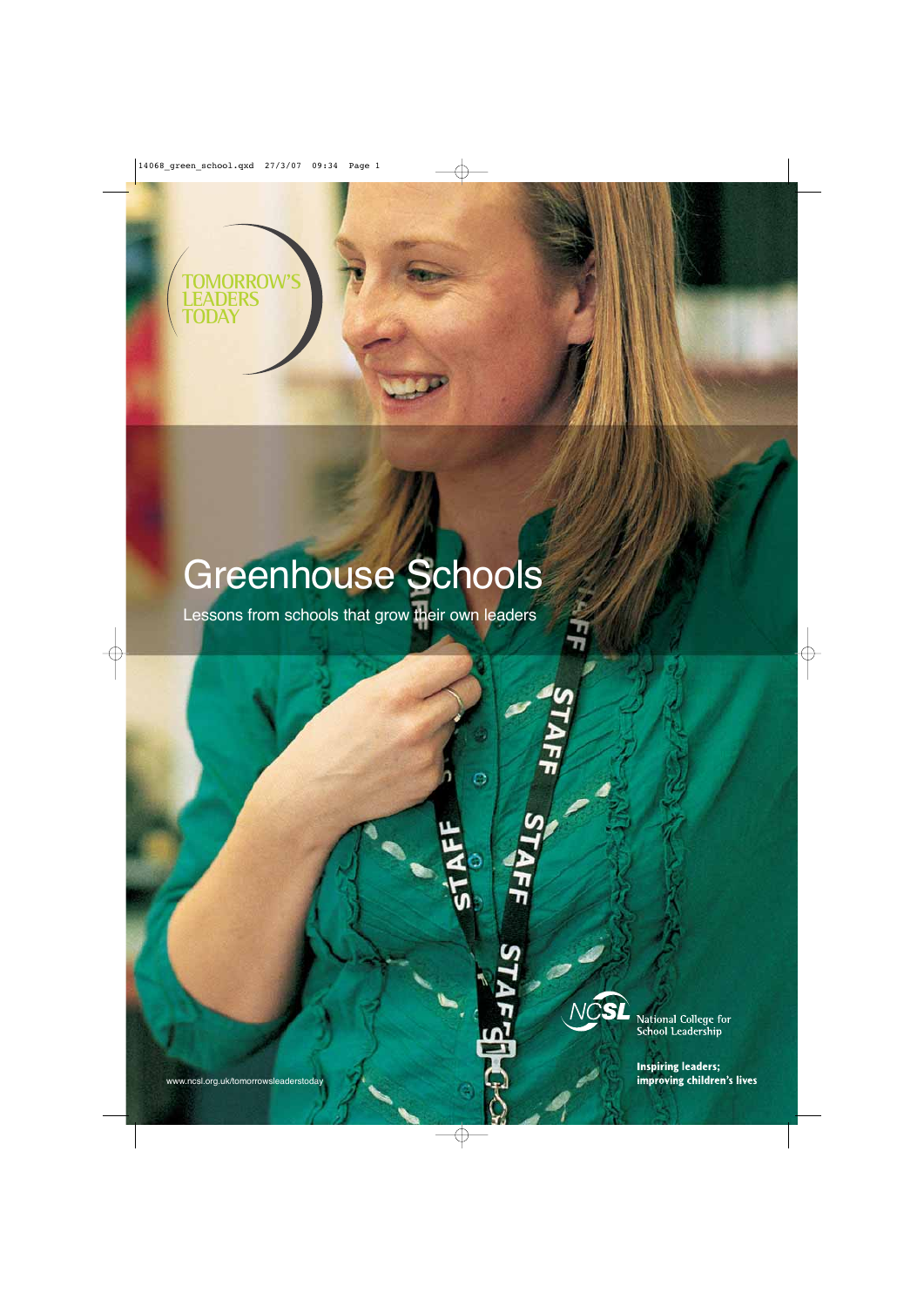Greenhouse Schools is part of a suite of materials produced by NCSL to support the development of school leaders. Other titles in the series include:

Leadership succession: an overview

Turning Heads - a guide to marketing your school for prospective headteacher applicants

Career Moves - practical guidance to support aspirant heads succeed in the headship application process

Recruiting headteachers and senior leaders

What's good about leading schools in challenging circumstances

All publications are free to download from www.ncsl.org.uk/tomorrowsleaderstoday, together with further information on succession planning.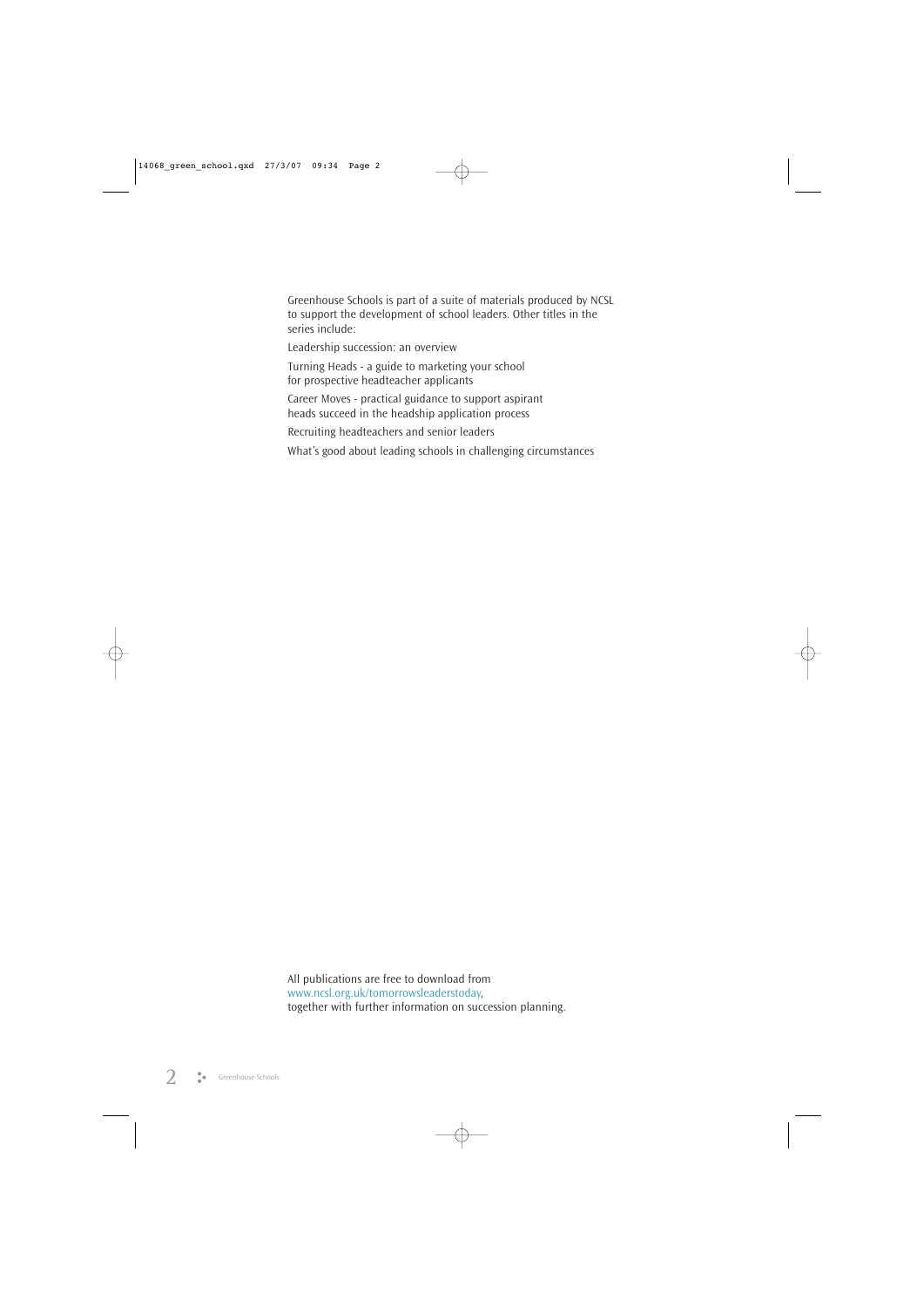### **Contents**

| Introduction                                                                                    | 5  |
|-------------------------------------------------------------------------------------------------|----|
| Background                                                                                      | 6  |
| Aims                                                                                            | 7  |
| Case studies                                                                                    | 7  |
| Key findings                                                                                    | 8  |
| 1. How does the school identify leadership potential?                                           | 8  |
| 2. How does the school nurture and develop leadership<br>potential once it has been identified? | 10 |
| 3. What conditions enable identification and nurturing of<br>leadership potential?              | 12 |
| 4. What impact does the school's practice of growing leaders<br>have upon the school?           | 13 |
| 5. What impact has the school's practice had beyond the school?                                 | 14 |
| 6. How transferable is the school's practice in developing leadership<br>potential?             | 15 |
| 7. What might be the messages for other schools embarking<br>on this practice?                  | 16 |
| Final points                                                                                    | 17 |
| Three conversations between school leaders                                                      | 18 |
| <b>Oldway Primary School</b>                                                                    | 18 |
| Whitefield Centre and School                                                                    | 19 |
| Ravens Wood School                                                                              | 20 |
| Acknowledgements                                                                                | 21 |
| Appendix: Key messages from the Leading Practice seminar                                        | 22 |
| References                                                                                      | 25 |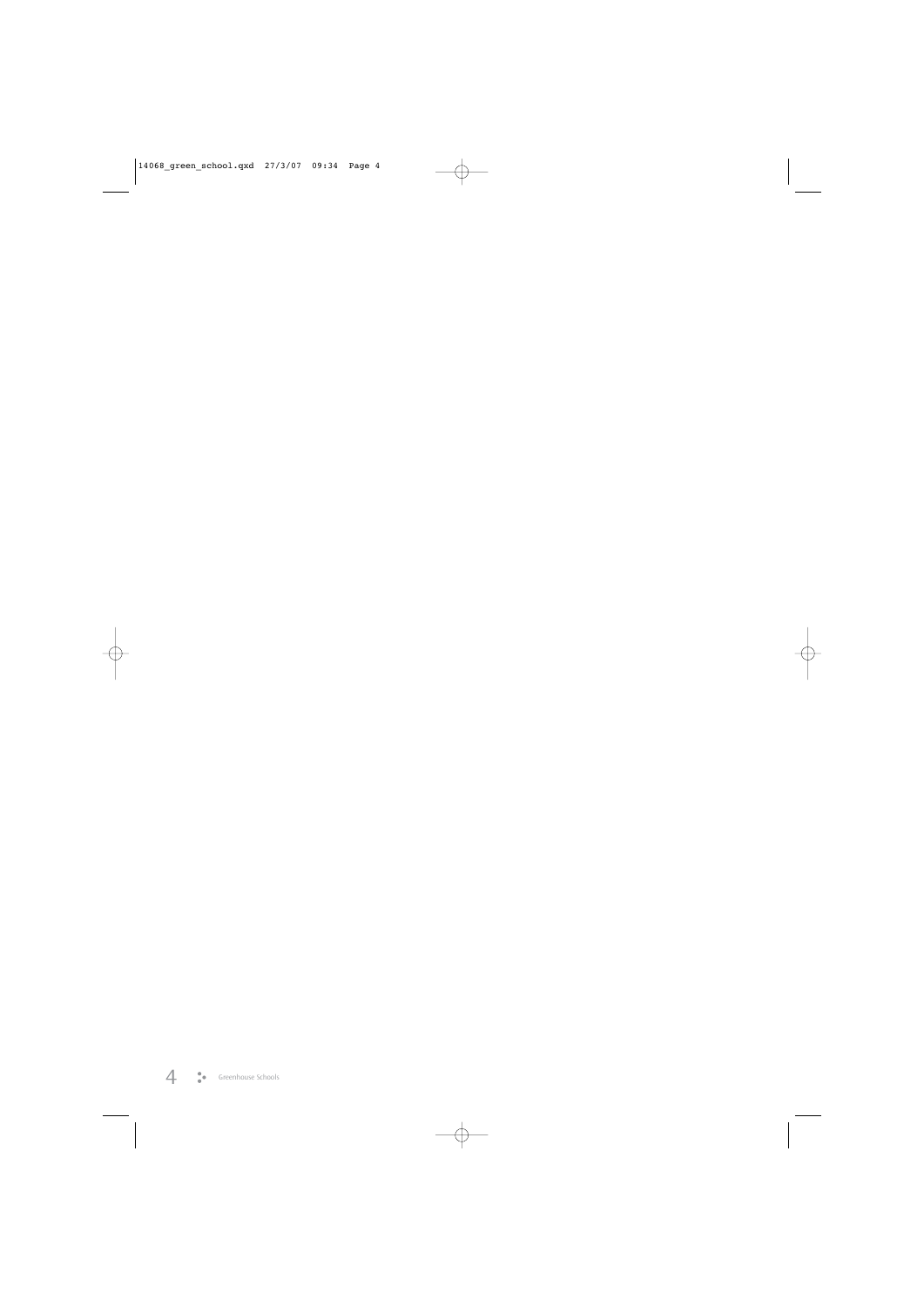### **Introduction**

This report draws on the outcomes of a study investigating how school leaders actively encourage and secure future leadership capacity by identifying, nurturing and developing leadership potential in their schools. The study involved case studies carried out by a group of four NCSL research associates and the findings from a Leading Practice seminar held in London in June 2006.

This report is aimed at providing school leaders with examples of practical strategies used by a selection of schools from across phases that have made growing tomorrow's leaders an integral and essential part of what they do. It explores and shares how they are beginning to put in place systematic succession planning programmes to serve the needs of both their schools and the system and that will enable school leaders to:

- assess their own practices
- consider how the lessons uncovered in this report might influence their development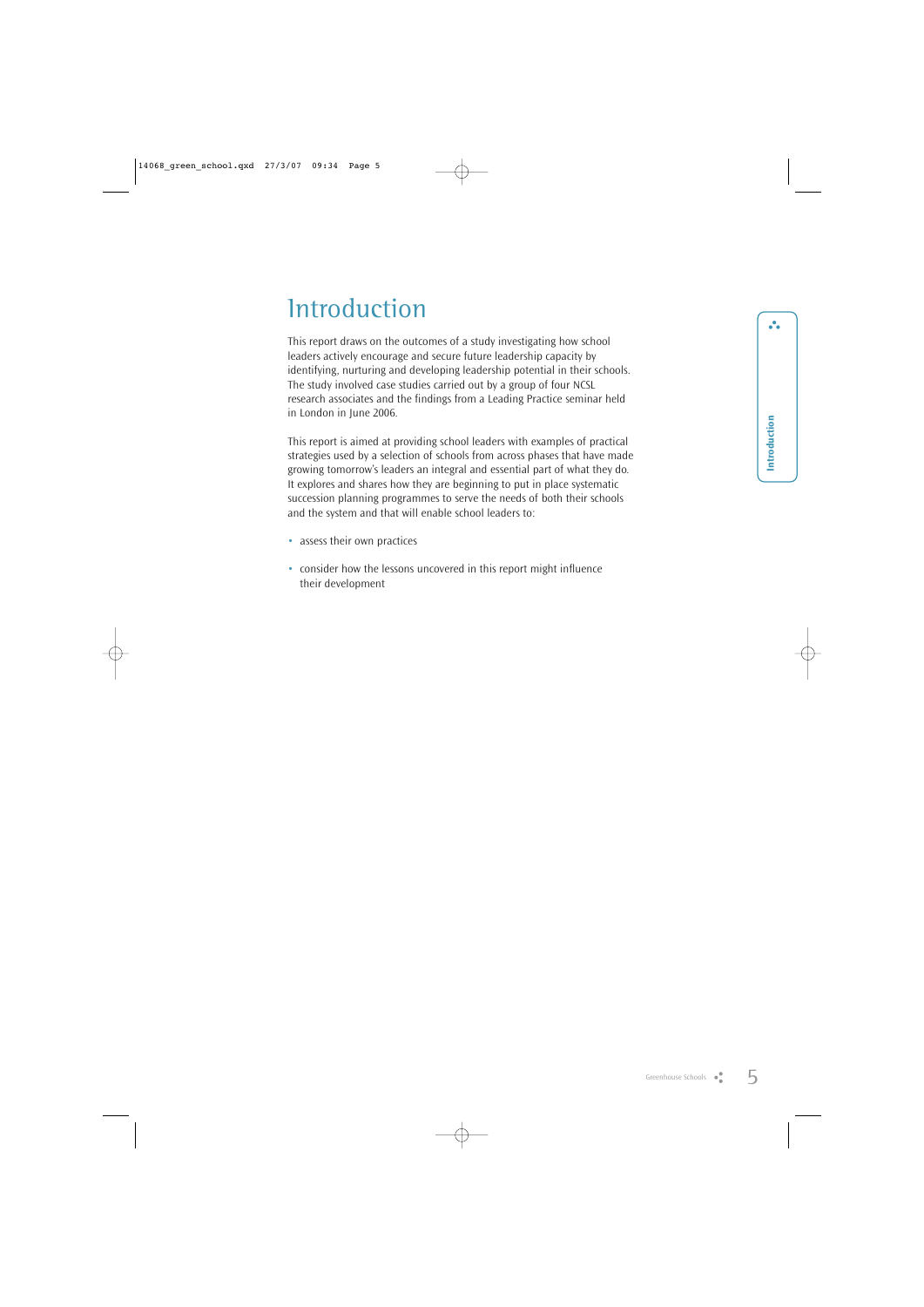### **Background**

This report builds on the literature that has already highlighted the issues around succession planning, notably those commissioned previously by NCSL (Hartle and Thomas, 2003; Creasy et al, 2004; Hartle, 2005).

The issues highlighted in these reports were reflected in the remit letter from the Department for Education and Skills (DfES) to NCSL dated December 2005. In this, the Secretary of State for Education and Skills (Secretary of State) outlined priorities and targets for 2006-07 thus:

#### *Succession planning*

*A significant number of headteachers will reach sixty within the next eight years. I should therefore like the College to consider how more people can be encouraged and developed to take on school leadership roles. I look to the College to provide me with advice, by May 2006, on how succession planning can be addressed, and to work with the governor associations, and other key partners, including local authorities, to develop advice to chairs of governors on recruitment, selection and succession planning.*

In recognising that there are system requirements for the creation of a developing pool of leadership talent, others have also highlighted the issues around succession planning in schools. Fullan (2004, pp16–17) states:

*School systems have terrible or non-existent leadership succession plans, often including the over-reliance on charismatic or highly visible leaders to bring about what turns out to be episodic change. What is needed instead is the selection of leaders who have a track record and commitment to developing other leaders on the job through expanding their learning contexts.* 

Whatever the demographic challenge, as the findings from this report show, there are also powerful reasons why today's school leaders and governing bodies should regard the development of future leaders as an important part of their responsibility.

NCSLs (2006) advice to the Secretary of State concerning succession planning stated that it needed to take account of:

- *• the important contribution to be made by existing heads in proactively identifying and nurturing future leaders (para 4.1.2)*
- *• that the challenge of succession planning cannot be managed by individual schools working alone (para 5.1.1)*

This report responds in part to these recommendations. The second of these was particularly addressed in the proposals outlined in the Leading Practice seminar (see Appendix).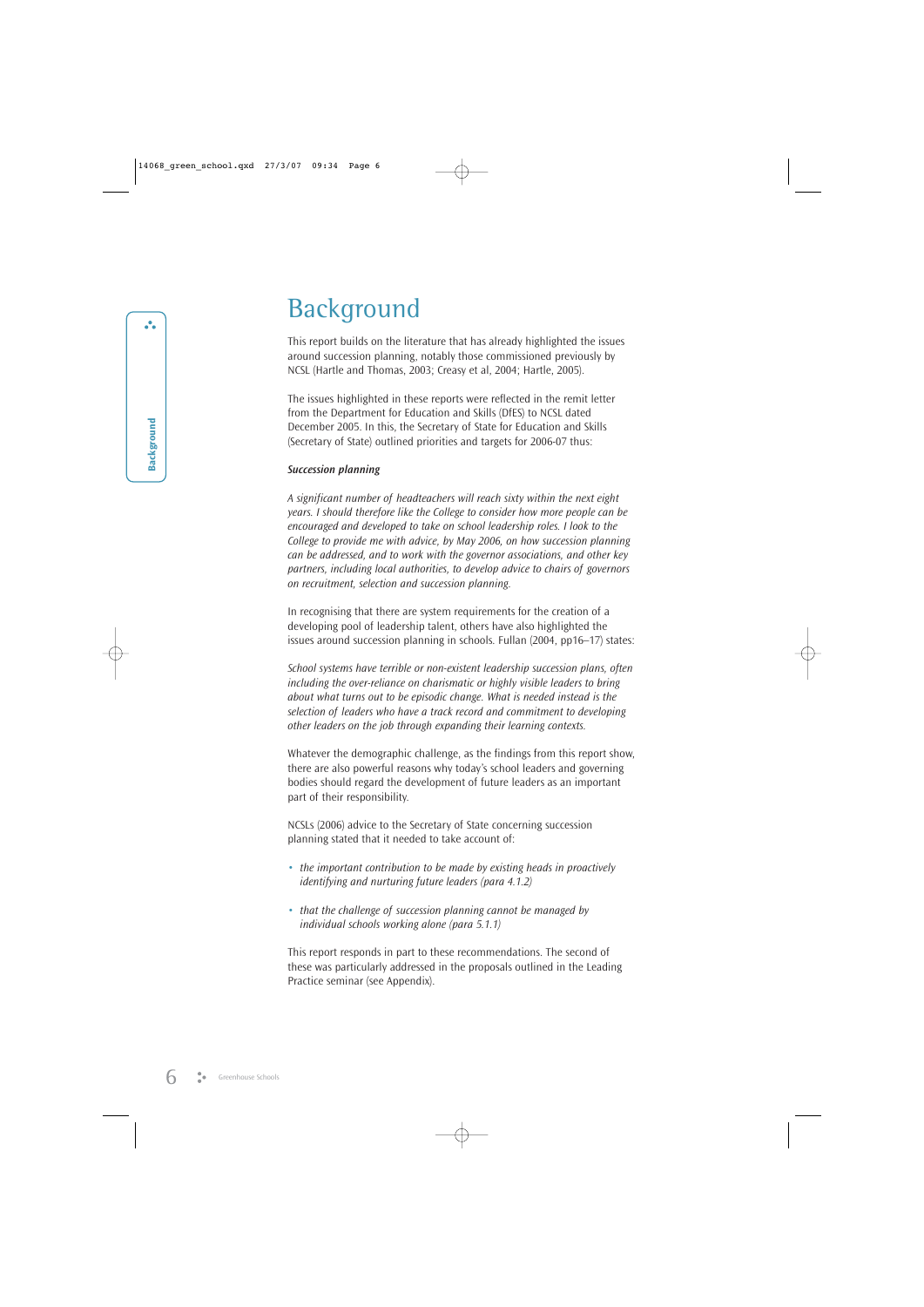$\ddot{\cdot}$ 

### Aims

We set out to:

- identify school leaders who are purposefully nurturing and developing future leaders for their own internal use and for other parts of the system
- look in detail at the effective practice of these school leaders
- explore how such leadership potential is identified
- explore the conditions for such practice structures and systems, processes and relationships
- explore the impact on the schools themselves
- explore the impact on the wider system
- develop guidance for leaders in schools
- develop detailed case studies of effective practice that can be used by practitioners

### Case studies

Four research associates looked at eight schools across England: three primary schools, one 3–19 special school and four secondary schools. In each case, interviews included the following:

- the headteacher and/or the person responsible for leadership development
- a staff member aspiring to headship
- a staff member aspiring to senior leadership
- a staff member aspiring to middle leadership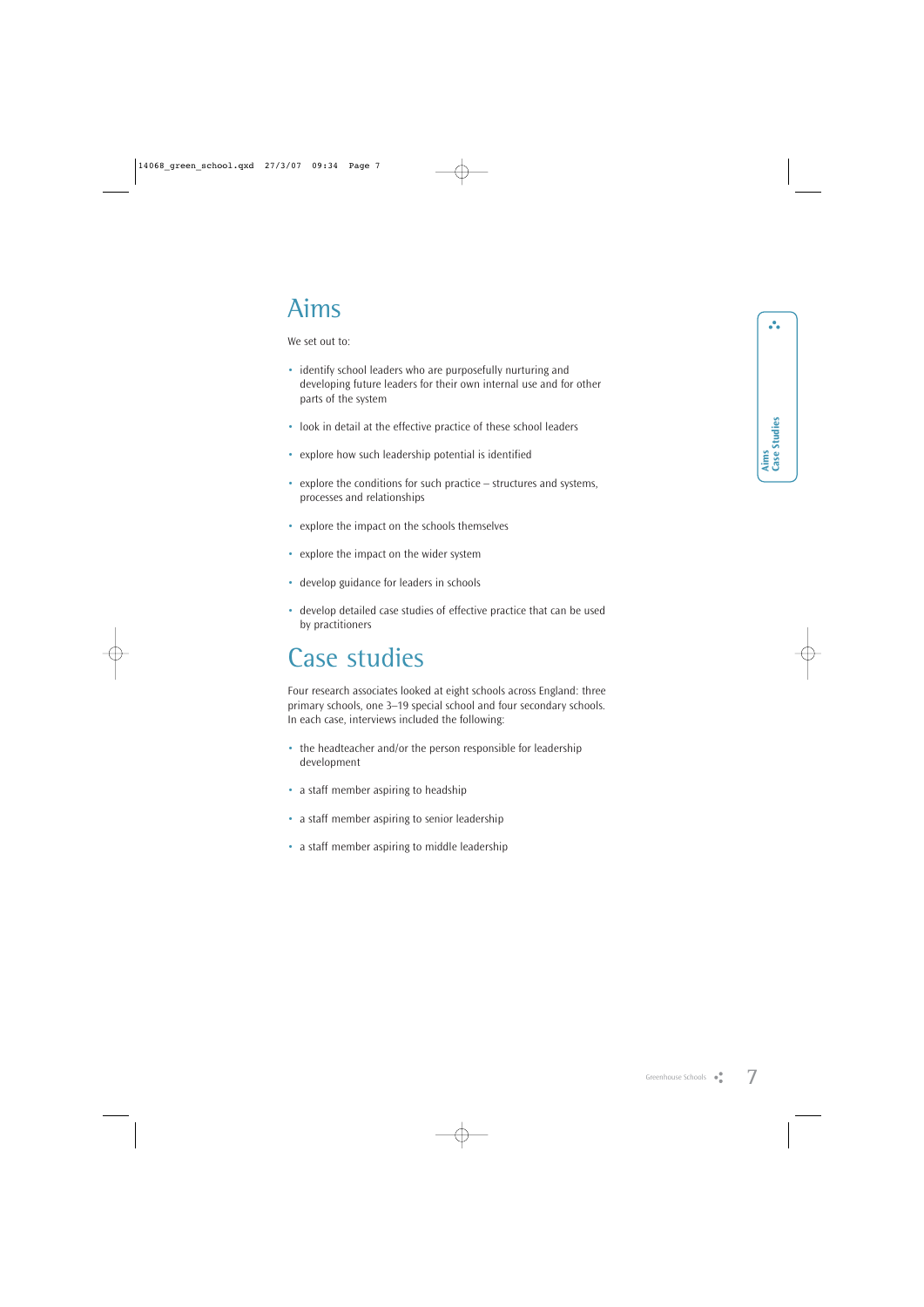### Key findings

The key findings respond to the following questions, asked at interview, each of which will be addressed in turn below:

- 1. How does the school identify leadership potential?
- 2. How does the school nurture and develop leadership potential once it has been identified?
- 3. What conditions enable identification and nurturing of leadership potential?
- 4. What impact has the school's practice of growing leaders had on the school?
- 5. What impact has the school's practice had beyond the school?
- 6. How transferable is the school's practice in developing leadership potential?
- 7. What might be the messages for other schools embarking on this practice?

#### **1. How does the school identify leadership potential?**

Schools used a range of strategies in order to identify leadership potential. These included those applied prior to appointment and post-appointment.

#### **What schools did prior to appointment**

- Assess the potential of final practice students at the school in relation to future opportunities for employment.
- Adopt a policy of wording advertisements so that potential applicants were aware that they were being invited to apply to 'teach and learn at…'. This proved successful for one school.
- Focus the recruitment process upon specific criteria, one of which was 'an ability to learn and share'. One headteacher cited:

*Schools like this are not improved by people coming in and knowing all the answers … so what you are looking for is humility … professionally open not closed … but if you ask the wrong question at interview you don't hear it.*

• Trawl applications for evidence of prior leadership experience when shortlisting, eg from running a rugby team to organising charity events, in order to identify 'people who have actually shown some interest in leadership'.

When staff were in post, there was a mix of informal and formal processes aimed at identifying those with clear leadership potential.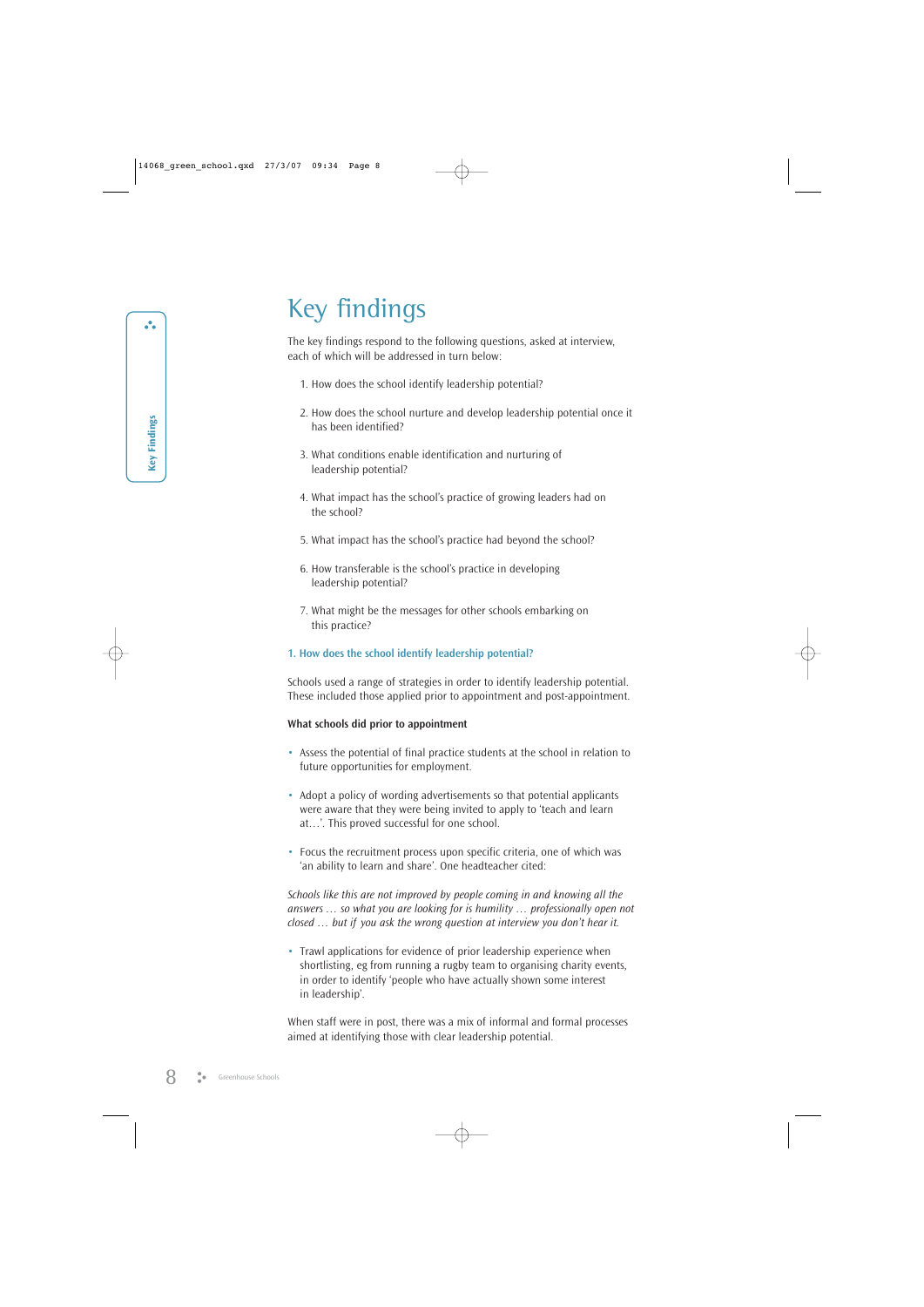- Conduct pre-determined, day-to-day informal observations of colleagues at work: assess how they work with others and respond to different situations.
- Attach senior leaders to departments as internal consultants to aid their professional knowledge of leadership potential.
- Provide opportunities for teachers to try out leadership in the context of, for example, a specific project or task.
- Carry out less formal career chats in addition to performance management.
- Monitor classroom practice.
- Observe contributions at meetings.

**What schools did post-appointment**

• Track staff participation in leading extra-curricular and voluntary activities.

At Dartford Grammar School, a list of characteristics of high leadership potential has been compiled as a result of a survey of businesses and work with the Hay Group and NCSL. These were part of the school's continuous professional development document and reflected its systematic approach, which comprised:

- Seeks opportunities to learn.
- Acts with integrity.
- Adapts to cultural differences.
- Is committed to making a difference.
- Seeks broad business knowledge.
- Brings out the best in people.
- Is insightful sees things from new angles.
- Has the courage to take risks.
- Seeks and uses feedback.
- Learns from mistakes.
- Is open to criticism.

 $\ddot{\bullet}$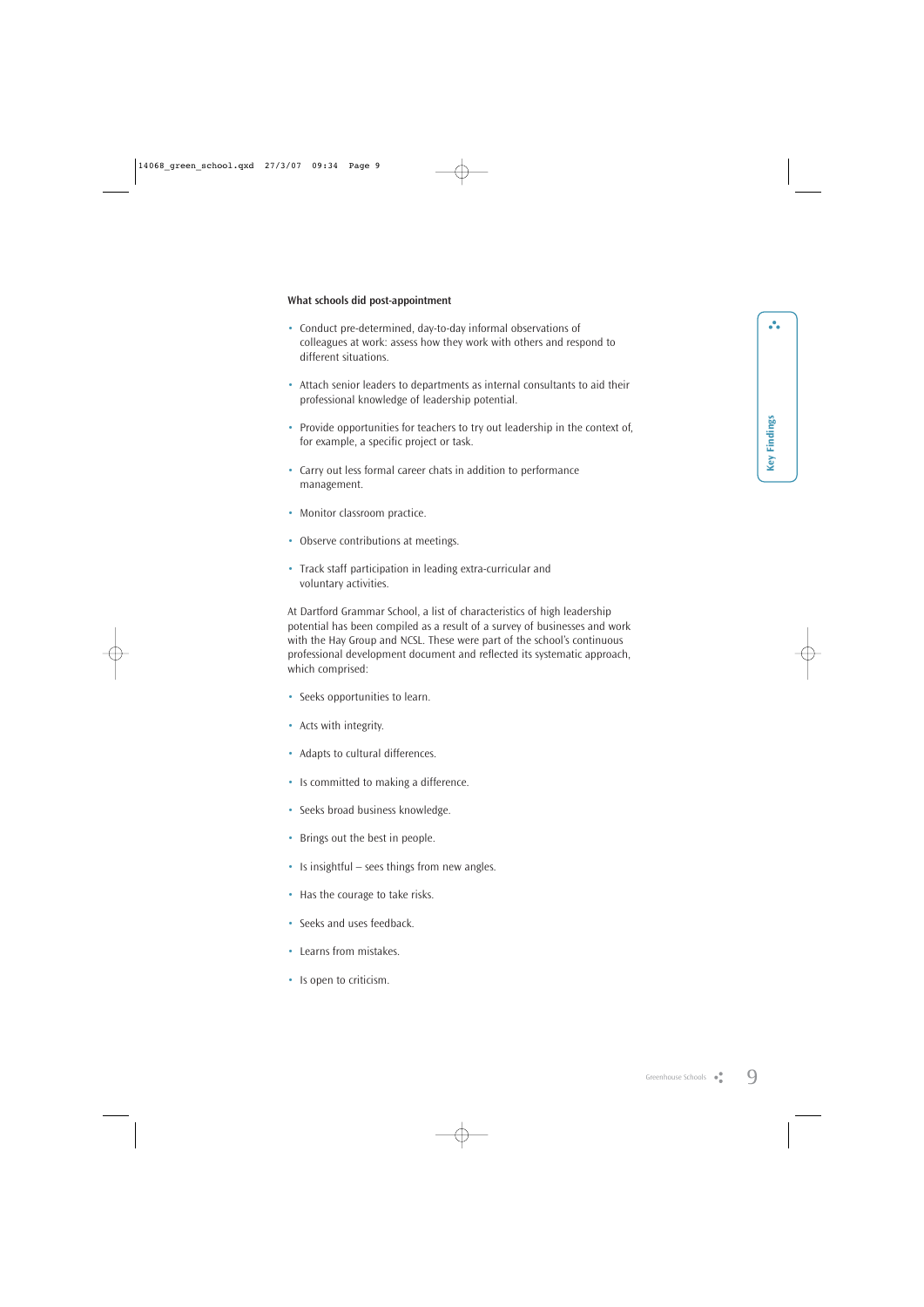One headteacher stated:

*I consciously look out for [leadership potential] and all the [members of the senior leadership team] are involved in talent spotting. You watch staff at different times of the school cycle, periods of development and periods of stress … you watch how they cope, how they cope with managing change, whether they can cope with developing ideas and see if they are risk-takers … how they manage themselves and how they are with others. The philosophy in school is if you have the capacity as a leader then let's create the opportunities for you.*

#### **2. How does the school nurture and develop leadership potential once it has been identified?**

Schools encouraged prospective leaders to actively seek opportunities to 'exercise their leadership potential'. In more than one case, this was an identified role for the school's senior leaders. Schools also employed supportive strategies aimed at enabling leaders to develop their skills and behaviours.

#### **What schools did to nurture and develop identified leadership potential**

- Provide leaders with space to try things out and learn from their efforts.
- Offer support but encourage independence: leaders stated more than once across different schools that they were never on their own.
- Enable leaders to operate within a no-blame, yet accountable culture of trust and autonomy.
- Offer external professional development opportunities, eg MA(Ed) programmes, outreach work, international visits, NCSLs Leading from the Middle (LftM) programme.
- Provide internal training and development such as:
	- school-based middle management programmes. In one case, this involved pairing an existing middle leader with an emerging middle leader; the balance of leadership responsibility transferred from the former to the latter over two years
	- training plans for teachers produced in consultation with line managers
	- outstanding teacher programmes. One school offered a twilight immersion programme run by staff and offering outreach work both locally and abroad
	- in-house leadership courses aimed at those aspiring to either middle or senior leadership. One school did this in partnership with another school over a year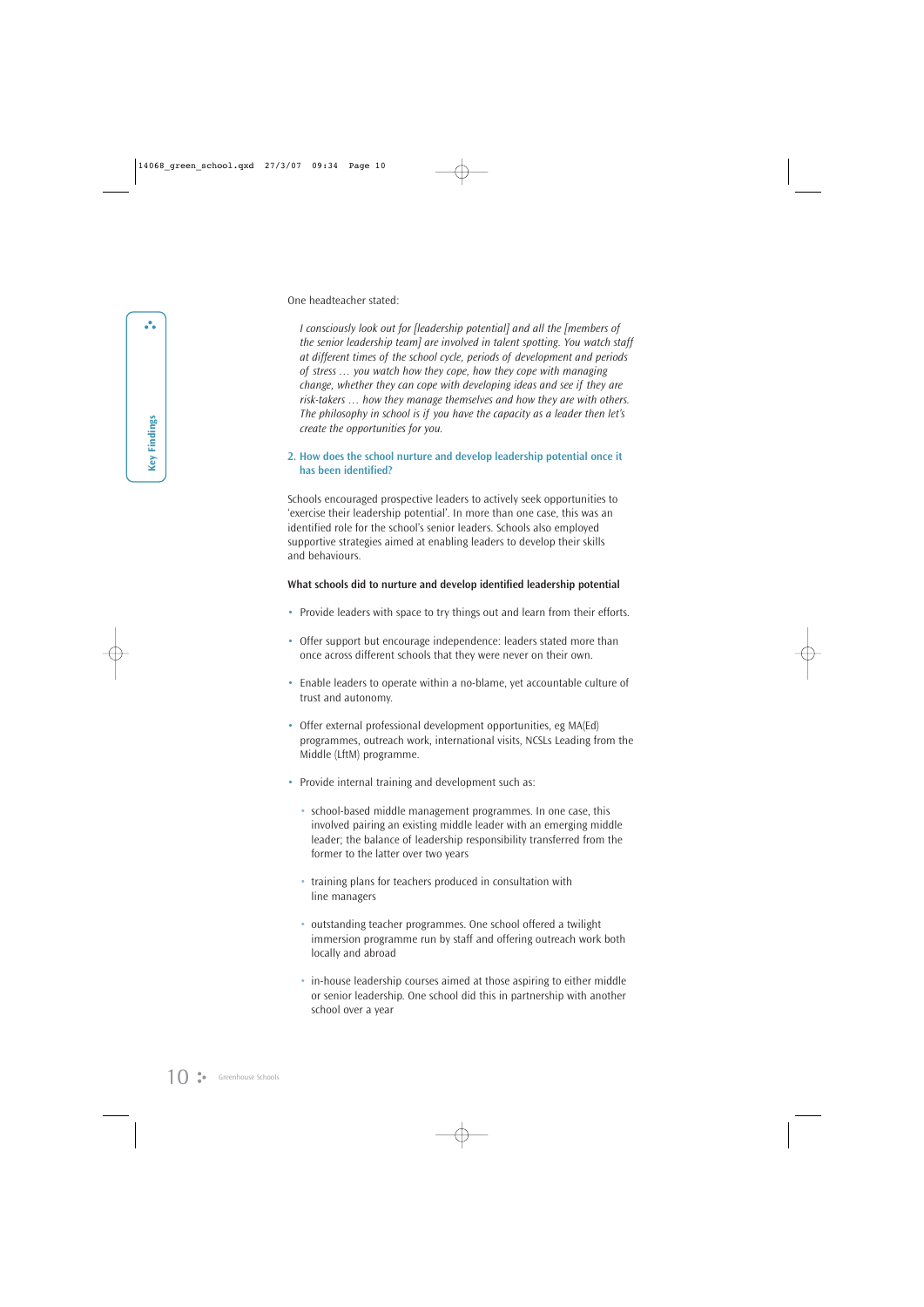å.

- external consultants supporting in-house leadership programmes and self-evaluation
- induction programmes for new teachers providing basic training and the allocation of a mentor
- formalised opportunities for discussions focused on leadership. One school supported these with academic articles or think pieces
- opportunities to carry out research projects
- Provide internal role development opportunities such as:
	- funded temporary acting up opportunities following an open access formal selection and interview process
	- other acting up opportunities, eg in response to headteacher secondment
	- shared leadership opportunities, eg the appointment of joint post-holders to the leadership of the science faculty and pooling of subjects in a primary school to enable co-leadership
	- bespoke posts to match specific areas of leadership potential
	- opportunities to participate in working parties
- Offer coaching and mentoring such as:
	- shadowing postholders
	- constructive feedback on leadership actions
	- pastoral mentorship for new staff members into school or post
	- professional mentorship, usually the line manager, for all staff
	- peer coaching
	- buddy systems to allow teachers to develop leadership skills by working with other colleagues and in one case with two others

*Teaching here is a real career; it's about developing you as a whole individual. Different qualities are nurtured and brought out from the start.* Head of department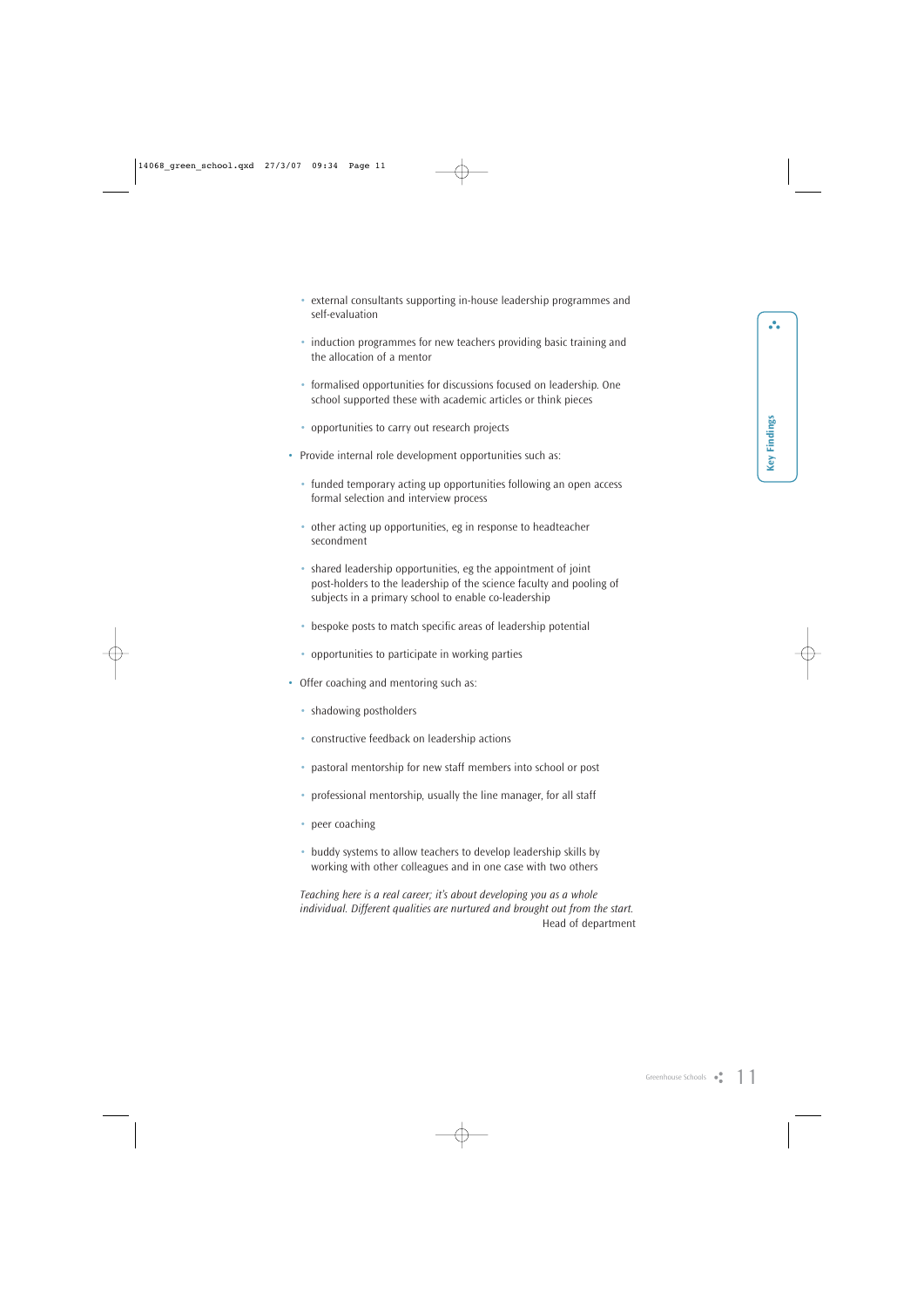It was notable that over half the schools had developed their own leadership development programmes. **Further details of these can be found in the case studies (available as downloadable items from the NCSL website):**

Primary – Oldway Primary School

Special – Whitefield Centre and School

Secondary – Dartford Grammar School, Notre Dame High School and Ravens Wood School

#### **3. What conditions enable identification and nurturing of leadership potential?**

A positive ethos within the organisation was highlighted as being the significant condition in relation to this question; those spoken to felt valued and trusted. High levels of collaboration contributed to this.

*It's the ethos more than anything else: being in a fair environment where leadership is not something that only certain people can have, it's open to everybody. That's what makes a happy team.*

Year group leader

One teacher described how at her previous school she was just teaching, but now she was really "carving her career. In many schools, teachers lose their way because the way isn't shown".

#### **What schools did to create the conditions**

- Foster appreciation, interest and curiosity in the work of others.
- Recognise and reward leadership activity.
- Be open about people's strengths and weaknesses so that appropriate support can be given.
- Place an emphasis on emotional intelligence.
- Seek to understand and identify individuals' needs and deliberately look out for appropriate leadership opportunities to develop these.
- Exhibit high levels of trust.
- Encourage teamwork as opposed to competition.
- Value the bringing forward of new ideas.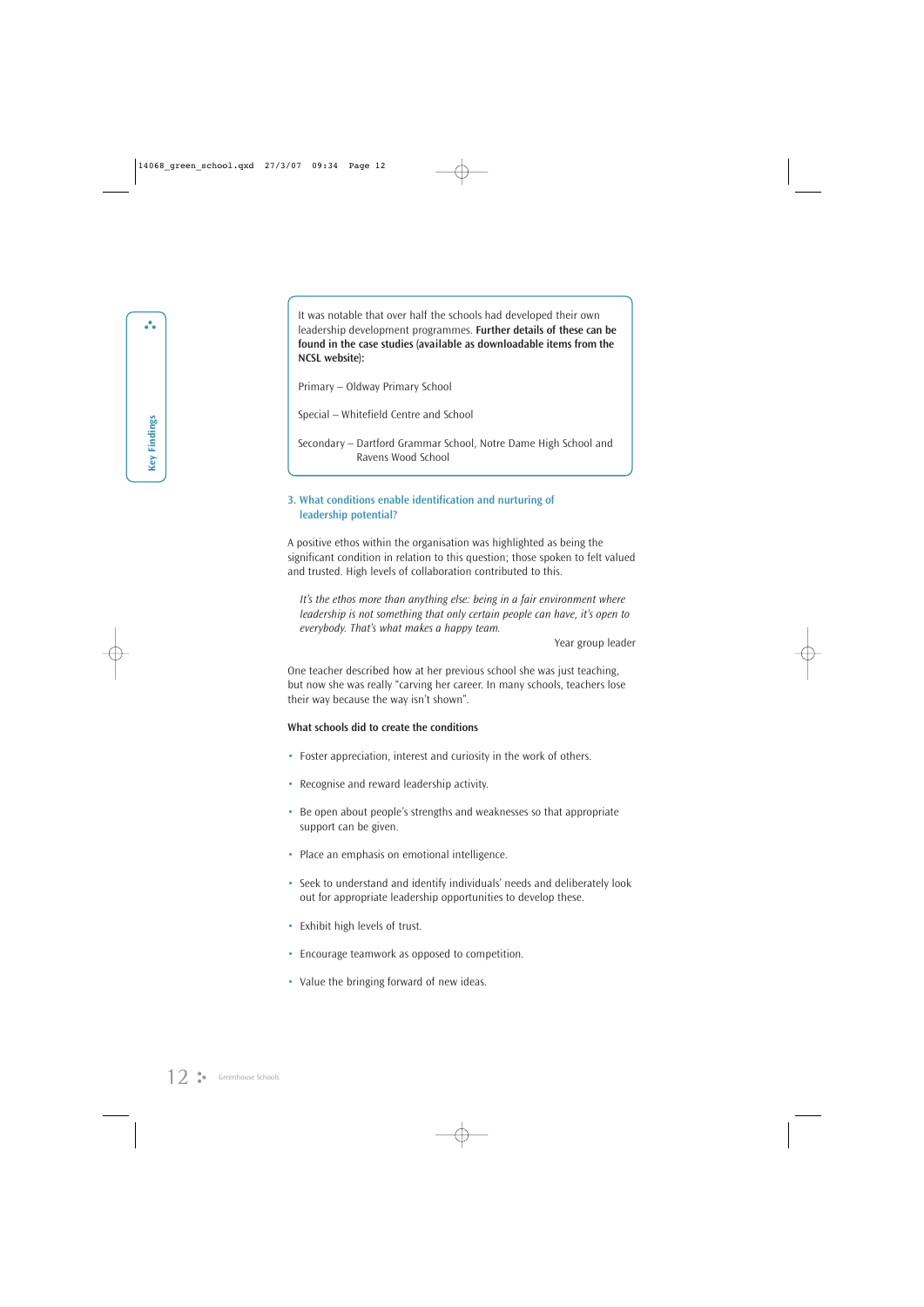• Look for organisational opportunities that might provide informal support. For example, one of the secondary schools had a policy of office-sharing for middle leaders, which although informal, provided effective support:

*One of the best supporting mechanisms that you have is because of being able to talk to people and bounce ideas off each other.*

Head of middle school

**4. What impact does the school's practice of growing leaders have upon the school?**

#### **Benefits were:**

- successful recruitment of high-quality staff due to the school's reputation for developing leaders
- increased leader responsibility and accountability resulting in improved quality of teaching and learning
- increased staff enthusiasm, motivation and commitment to the school leading to improved retention of staff
- enhanced succession planning as high-quality leaders can be promoted from within
- improved internal capacity as leadership opportunities enable staff to gain better knowledge and insight and share their professional learning with others
- encouragement of innovative practices keeping these schools at the cutting edge:

*It does re-energise staff. Every time someone comes up with a new idea it's reflected back in our own classroom practice.* 

Deputy head

- high outcomes in terms of pupil progress and attainment
- leaders equipped to build on their experience through further professional studies

#### **Potential disadvantages were:**

- organisational and logistical difficulties such as the release of staff and funding of leadership opportunities
- tension between potential disruption to pupil learning and teachers being released to take up development opportunities and/or enhanced leadership roles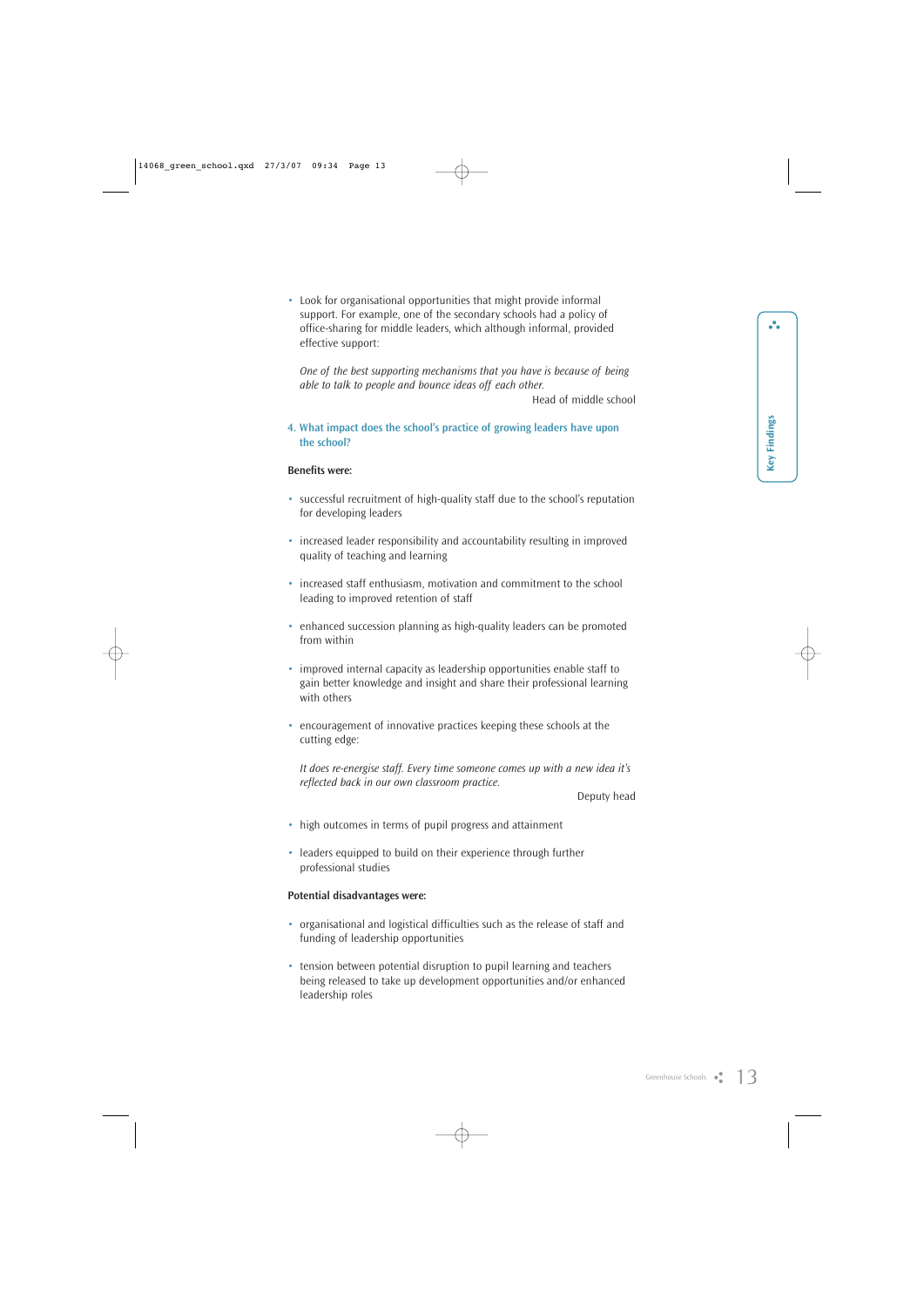- loss of key people through promotion. However, one headteacher stated it was a "price worth paying" because the school benefited from three to four years of "high value" from such people
- potential complacency when leaders have been retained for too long and/or when vacancies are consistently filled internally

#### **5. What impact has the school's practice had beyond the school?**

All the case study schools expressed a shared commitment to the local community. A number of the schools extended this commitment to include the national and international dimension.

There were a number of commonalities in terms of the impact of the respective schools' practice beyond their immediate environment. These can be broken down into the following broad categories:

- local impact
- national impact
- international impact

#### **Local impact includes:**

• appointment of staff to leadership positions in other schools within the locality:

The headteacher and her leaders all had a positive, benevolent attitude towards the fact that leaders grown by the school would move on elsewhere … Because of the strong ethos of growing leaders within the school, they were confident that "there will be someone equally good to take their place".

• local authority secondment, eg one headteacher co-led a review and redesign of a local authority leadership programme before helping lead it

By working together, schools could increase opportunities for and benefits derived from:

- outreach work in other schools such as:
	- advanced skills teachers developing middle leadership
	- leaders supporting departmental leadership
	- supporting preparation for Ofsted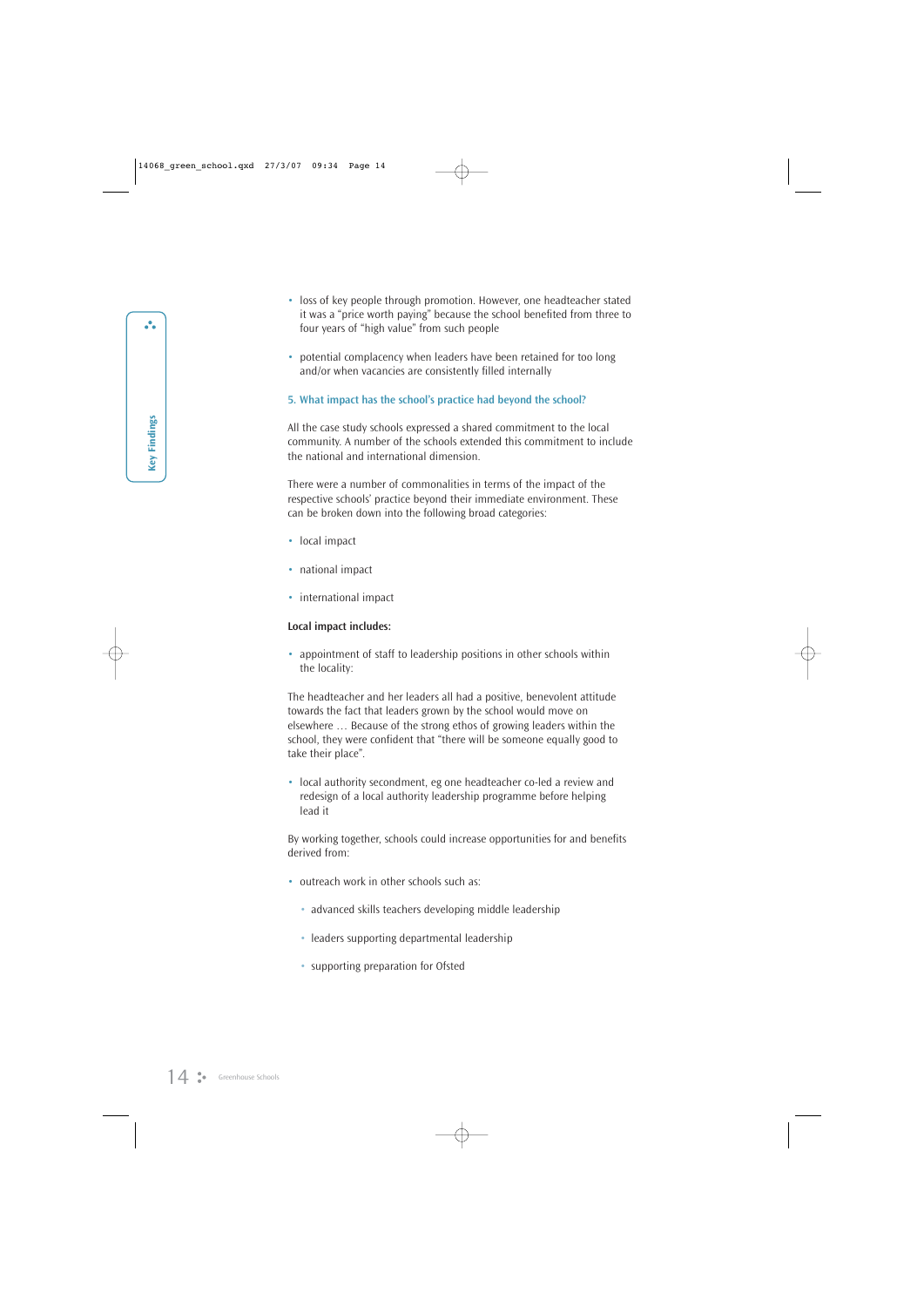å.

- active participation in local Leadership Incentive Grant (LIG) clusters of secondary schools
- supporting schools in moving out of special measures
- collaborative work with the local diocese and other agencies

A distinctive feature in Whitefield Centre and School was the provision of adult learning opportunities offered at the school's training centre. The head describes the school as a regional resource, with other schools accessing training and support from the Centre.

**Further details of this can be found in the case study (available as a downloadable document from the NCSL website).**

#### **National impact includes:**

- working in partnership with NCSL, eg contributing to its programmes
- working with the Training and Development Agency for Schools to train student teachers

#### **International impact includes:**

- reciprocal staff training between schools in, for example, Canada, Sweden and Slovenia
- presentations to conferences worldwide, for example, the International Baccalaureate Organisation (IBO)
- staff exchanges with European countries
- involvement with international voluntary sector bodies. For example, one head is a founding trustee of a charity that aims to set up training facilities with partners in India, Pakistan and countries within Africa

#### **6. How transferable is the school's practice in developing leadership potential?**

All the schools felt that the strategies they had put into practice could be transferred. However, the effectiveness or otherwise would be dependent upon a school having some or all of the following factors:

- an understanding of its own context and state of readiness
- a headteacher with a vision for leadership development
- a critical mass of those within the school community committed to the development of such practices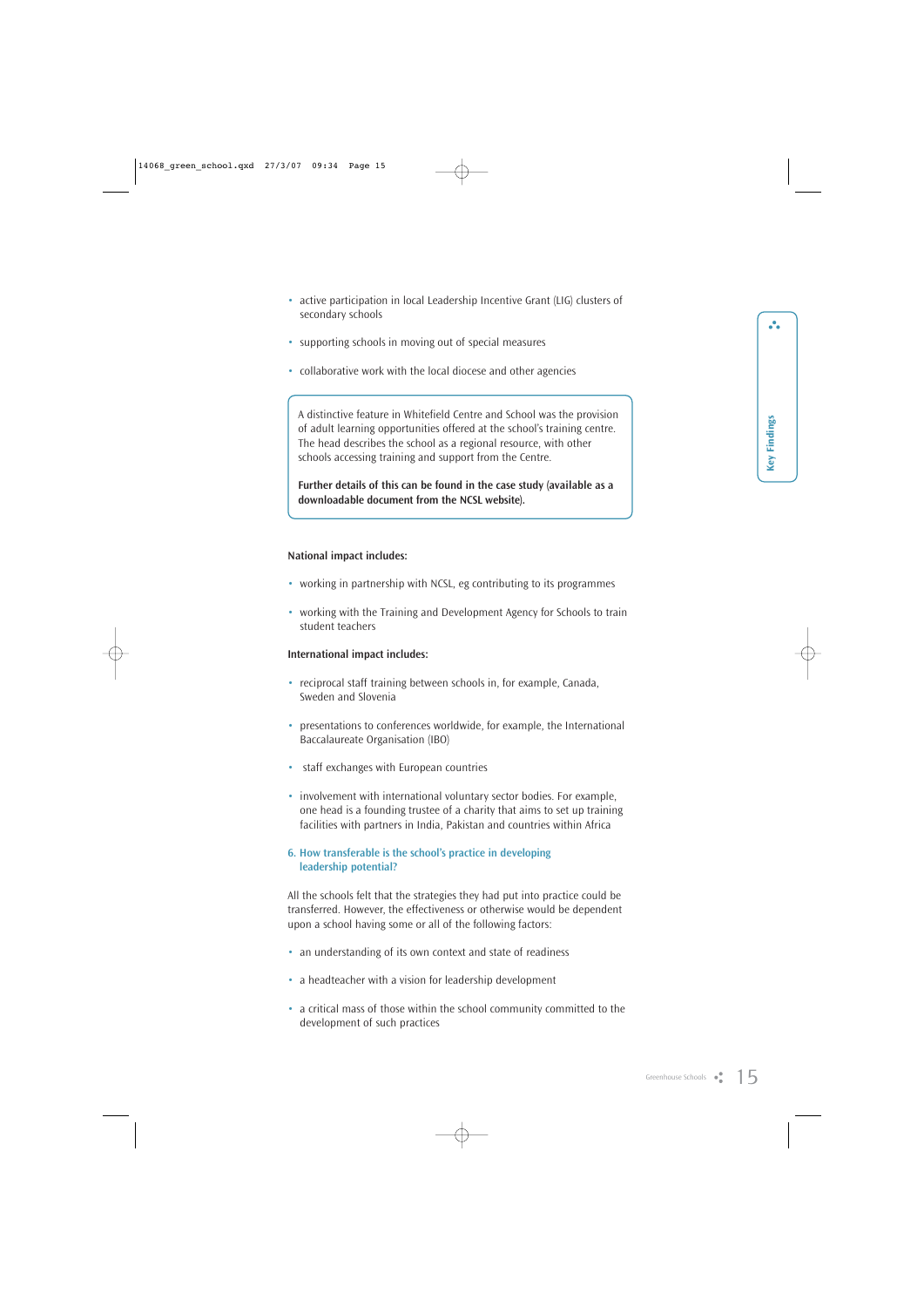- leaders with the capacity to develop and implement appropriate strategies
- an ethos that encourages and is receptive to innovation
- trusting relationships
- a collective sense of responsibility
- a willingness to share and learn and consider how external practices can transfer to a new context

In Notre Dame High School, a graduate of its senior leadership programme has taken up a senior role in another school locally. Both schools now offer joint provision of the two programmes offered by her previous school and are accessed by both sets of staff. She co-leads this development. **For further details, see the Notre Dame High School case study on the NCSL website.**

**7. What might be the messages for other schools embarking on this practice?**

#### **10 strategies for growing tomorrow's leaders**

- 1. Start at the recruitment and selection stage to identify potential leaders consider how your school's procedures reflect a focus on leadership and offer candidates an opportunity to demonstrate these.
- 2. See in-post identification as a mixture of formal and informal processes, and raise awareness that everyone is a leader and that culturally developing this is on the agenda.
- 3. Know what you are looking for in developing leadership potential. Develop clear role profiling (Hartle, 2005) to aid this.
- 4. Offer opportunities for aspiring and developing leaders to take a lead and/or step up within the school and learn from this through reflection and feedback.
- 5. Provide systems such as buddying, mentoring, coaching, shadowing or team-based working to support professional growth.
- 6. Provide local solutions in collaboration with others, eg schools or external bodies, or alone, to provide a structured development pathway of leadership opportunities.
- 7. Promote an ethos that makes a clear statement about investing in the individual.
- 8. Develop support structures such as training plan discussions that enable individual and team growth.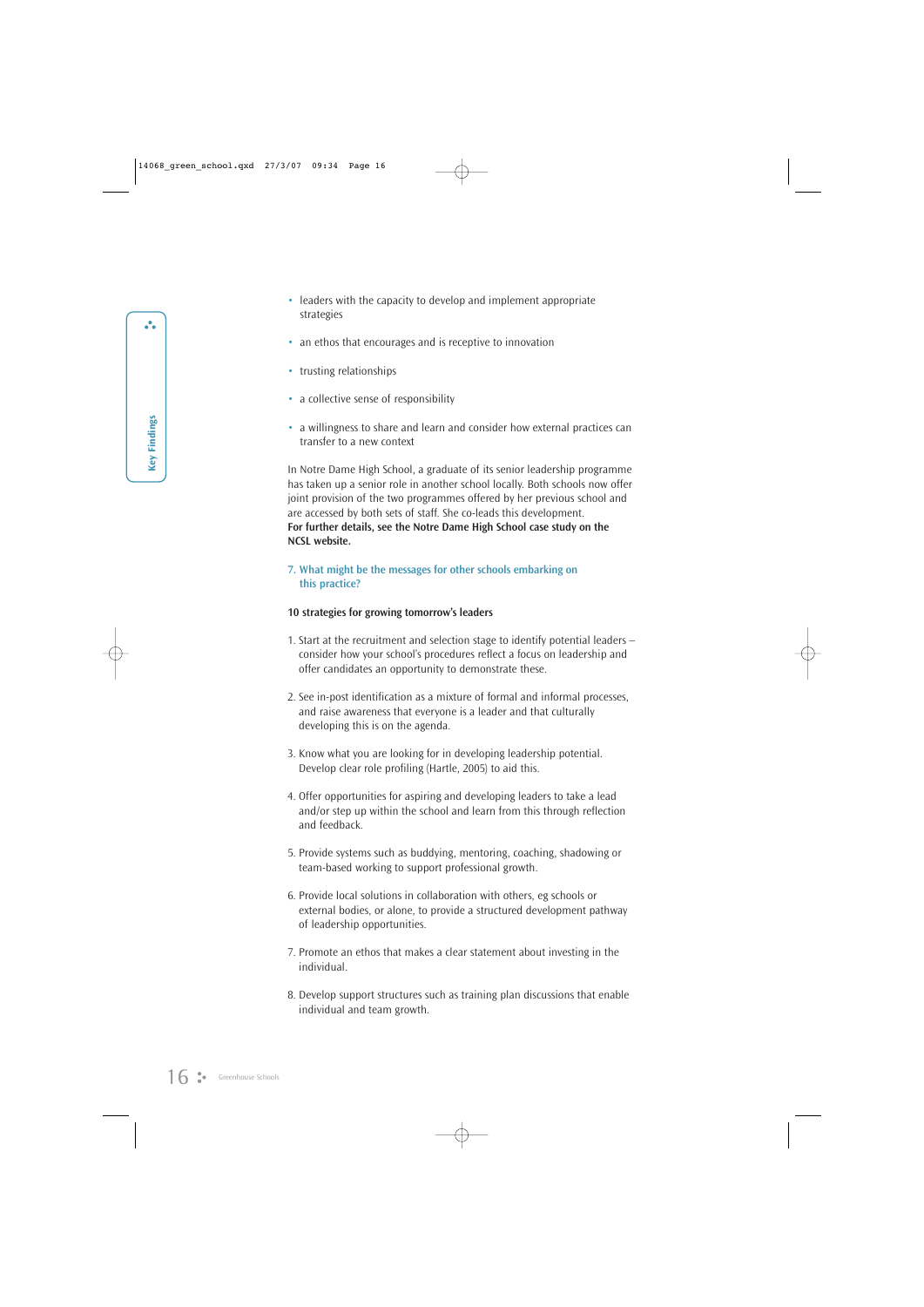- 9. Look beyond the school for local, national and international opportunities for leadership development.
- 10. Plan strategically, both within and across individual schools, to allow for the development of internal capacity and succession, whilst at the same time taking into account individuals' career needs and those of the system.

### Final points

These schools built, through the way in which their philosophies translated into action, leadership capacity both within their own schools but also for the wider system.

It was clear also that their development of leadership capacity and the commitment to sharing knowledge and best practice enabled the engagement of school leaders in system leadership roles locally, nationally and internationally.

It should be acknowledged, however, that sustainability of practices needs to be considered. In the same way as strategies are aimed at aiding leadership succession, embedding strategies to make them the remit of more than the committed or charismatic individual is essential.

*The programme is now riding on its own. There's enough of an ethos within the school to sustain it. There are a lot of learning partnerships and a lot of strength.*

Deputy head

#### **Three messages from school leaders to school leaders**

*Have faith in people. If they don't get it right first time, support them so that people aren't afraid to make mistakes.*

Head of middle school

*If you want to develop leaders of the future, you have to create the space for leaders to grow and show them professional respect. Headteachers need to be confident enough to let people get on with the role but not abandon them … balance the intervention with allowing them to grow.*

Headteacher

*Give people the opportunity to lead and achieve. Be there to support them if they need help. If you give people a chance, leaders will emerge.* Co-ordinator for gifted and talented pupils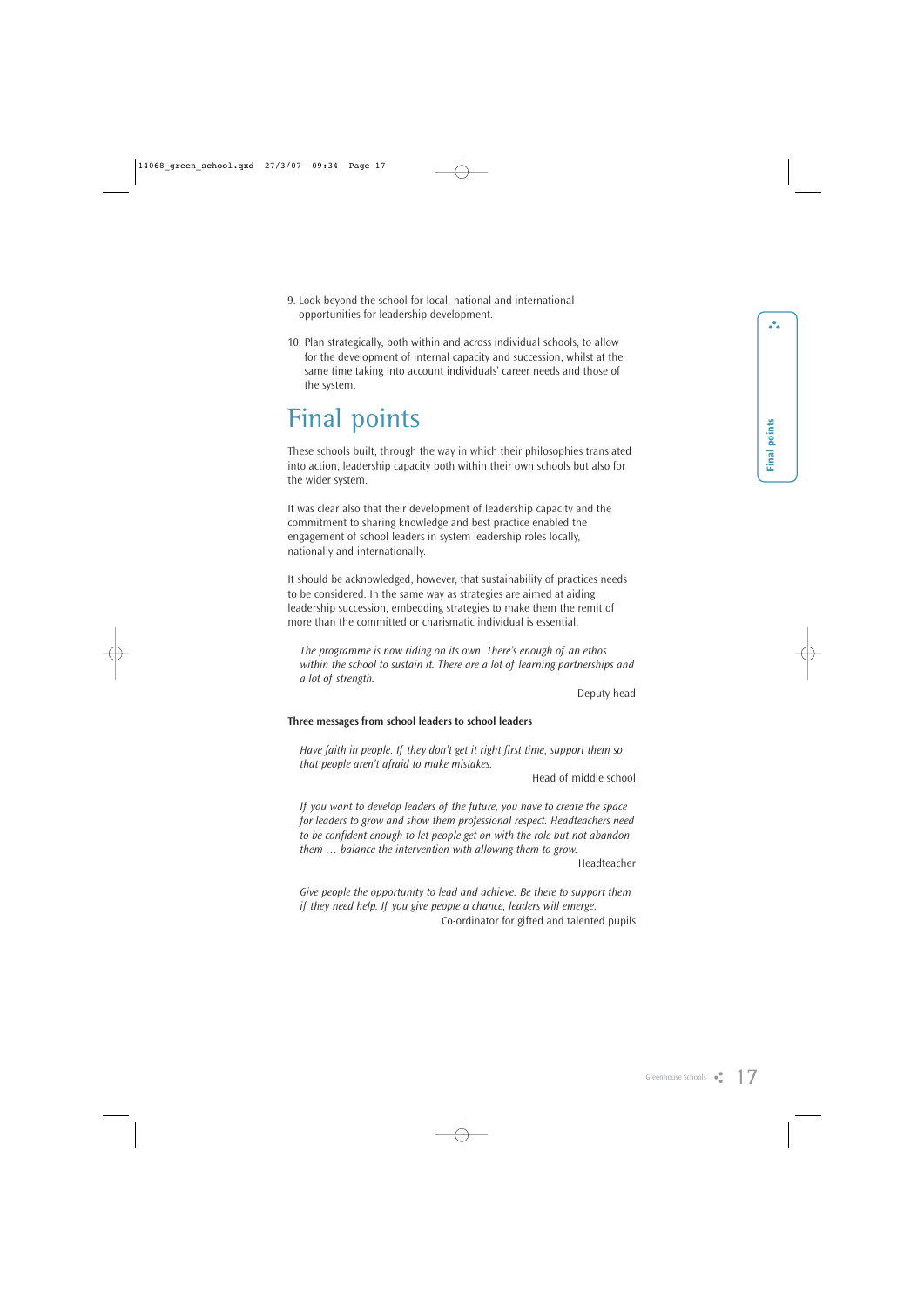### Three conversations between school leaders

The following leadership conversations have been drawn from some of the key strategies used by schools. Each is offered to represent the dialogue that did or might have occurred within these schools based on the case study research.

#### **Oldway Primary School**

*Okay – but exactly how will my leadership potential be identified?*

**Leadership is defined and identified in all parts of the school and has been documented in a document, any alternatives L***eading Learning.* 

Opportunities will arise from many areas of your work – more formal opportunities such as performance management and lesson observations will be there for you as well as the less formal opportunities such as chats with the headteacher and opportunities to lead staff meetings.

*This entitlement to learn could just be the chats with my line manager or access to courses.*

**Staff at this school have an entitlement to be developed and to learn.**

It could, but it isn't. You will have a pastoral mentor for one year when you are new to the school as well as a professional mentor. You will have an individual training plan drawn up in consultation with your line manager and he or she will give you day-to-day support and actively look out for leadership opportunities for you.

*That sounds good, but what will happen once I want even more responsibility and am looking for experience in middle leadership?*

After two years, you will be offered the school's middle management course, where you will be partnered with an experienced middle leader. Over the two years, the shift of responsibility will move from the experienced manager to yourself. So there are lots of ways the school enables you to develop and learn.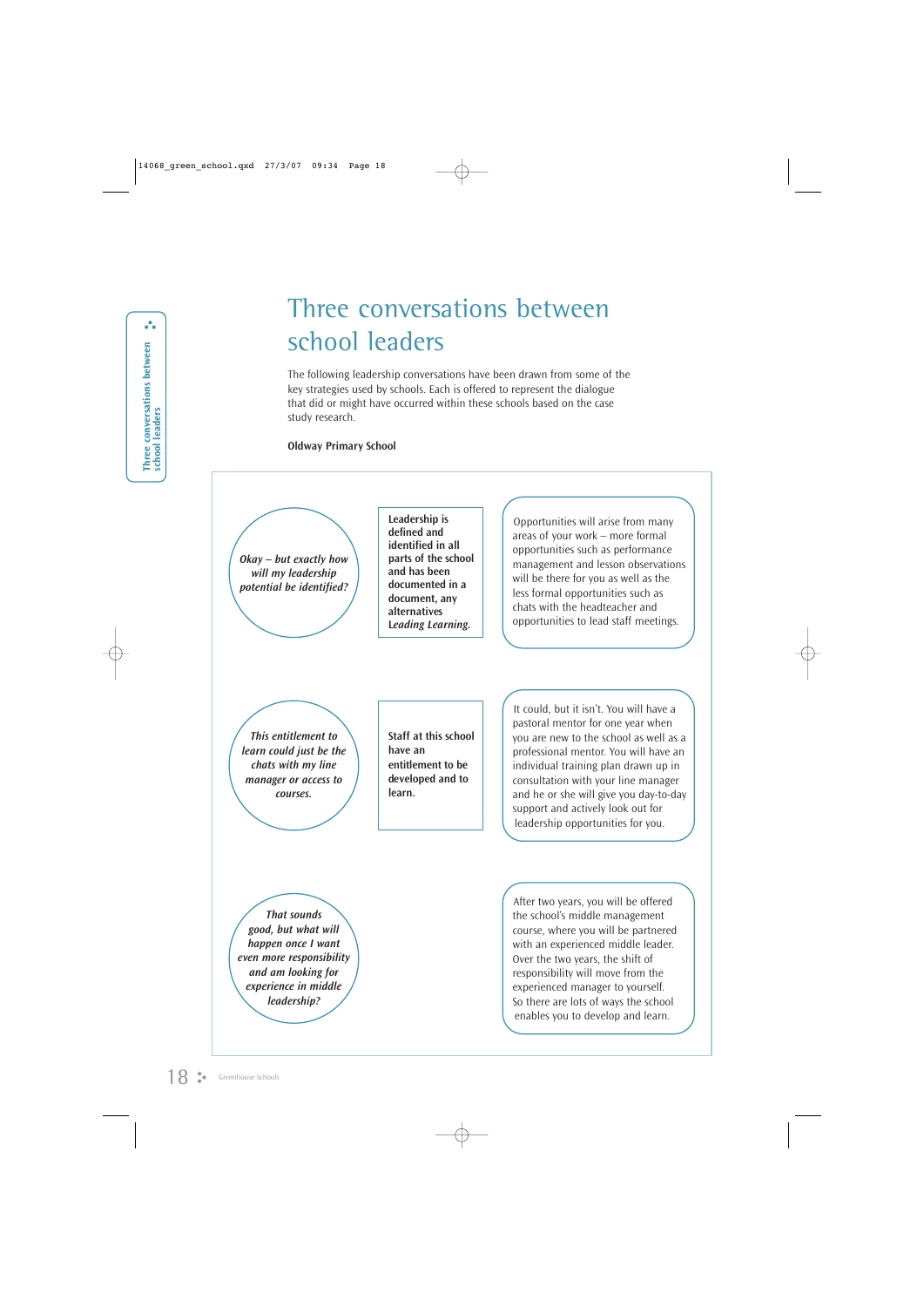*If I want to apply for a post at this school, how will I know if you take leadership development seriously?*

**The whole process of identifying potential leaders begins with job advertisements.**

Advertisements for jobs invite you to apply to 'teach and learn' at the school. So we send out early messages that we are looking for people who have a desire and the capacity to learn.

*I like the idea of being given responsibility but I don't want to be thrown in at the deep end with no support.*

**From the outset, teachers are given responsibility; for example, managing the learning and support assistants in each class is an opportunity to show emerging leadership.**

Don't worry. There is an induction programme and you will be allocated a mentor for the first year. Your own personal priorities will always be incorporated into the induction and support programme.

*Well this all sounds wonderful but will the process feel a bit overwhelming for me?*

**The existence of the training centre symbolises the importance that the school places on training but it also makes it easier for study to take place. There is no excuse because everything is provided to make studying successful.**

We hope you won't feel overwhelmed because the progression of training opportunities is carefully managed. A strategy to entice you onto the next step is the way that the last part of one course is the first part of the next.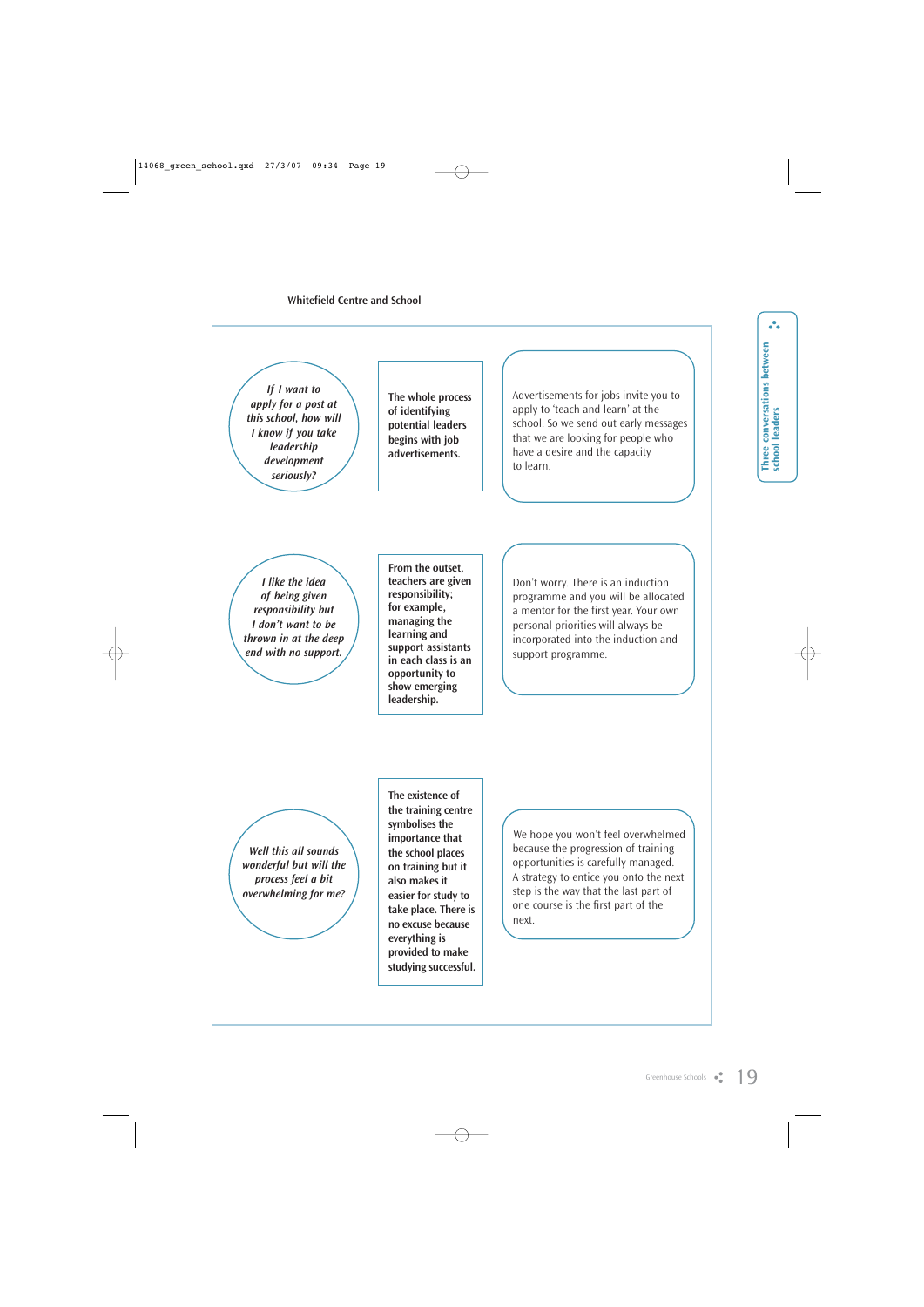*What does 'throwing them in' mean for you?*

*So he doesn't support them as such?*

*So, if there's no real prescription, are leaders trusted to develop ways forward?*

*Are these programmes formal sit-down and learn sessions, or do they include an active practice element?*

*And is the idea that everyone will develop to be a senior leader?*

**The headteacher adopts a principle of 'throwing people' into leadership roles when they join the school.** 

**"You've got to give them an opportunity to lead as quickly as possible – that test of standing on your own two feet. I have a policy of not supporting them but I keep an eye on them".**

**He does not prescribe how a teacher should do something but he provides resources for them and is always in the background to help if needed.**

**"Really successful leaders have to establish their authority as a leader through reputation and skill. Everyone that comes to the school gets something that they own and that they lead from the start; that's the testing ground. So I test their leadership from that point".**

**The school runs programmes to develop leadership in subject areas. For example, the outstanding teacher programme is an immersion programme for staff, with twilight sessions run by staff and outreach work both locally and abroad. In training staff, for the most part the school uses expertise developed in the school.**

**Opportunities are given to the teacher to demonstrate his or her leadership potential. They may not move forward to being a senior leader, but they do discover where they want to be on their career path. As the headteacher said: "They then take their point on the track."**

The headteacher has given me an openended task to see what I can do. I found that a really good challenge. If I have any problems along the way I'd speak to him and he would point me in the right direction, but he's not prescriptive, he's supportive.

One of the key things the headteacher said to me was "Think outside the box". Don't think the same way as everybody before you has thought.

The school gives you opportunities … the place is full of opportunities to do things. I've taken on board things and that has been noticed. As a result, I have been given further opportunities to develop.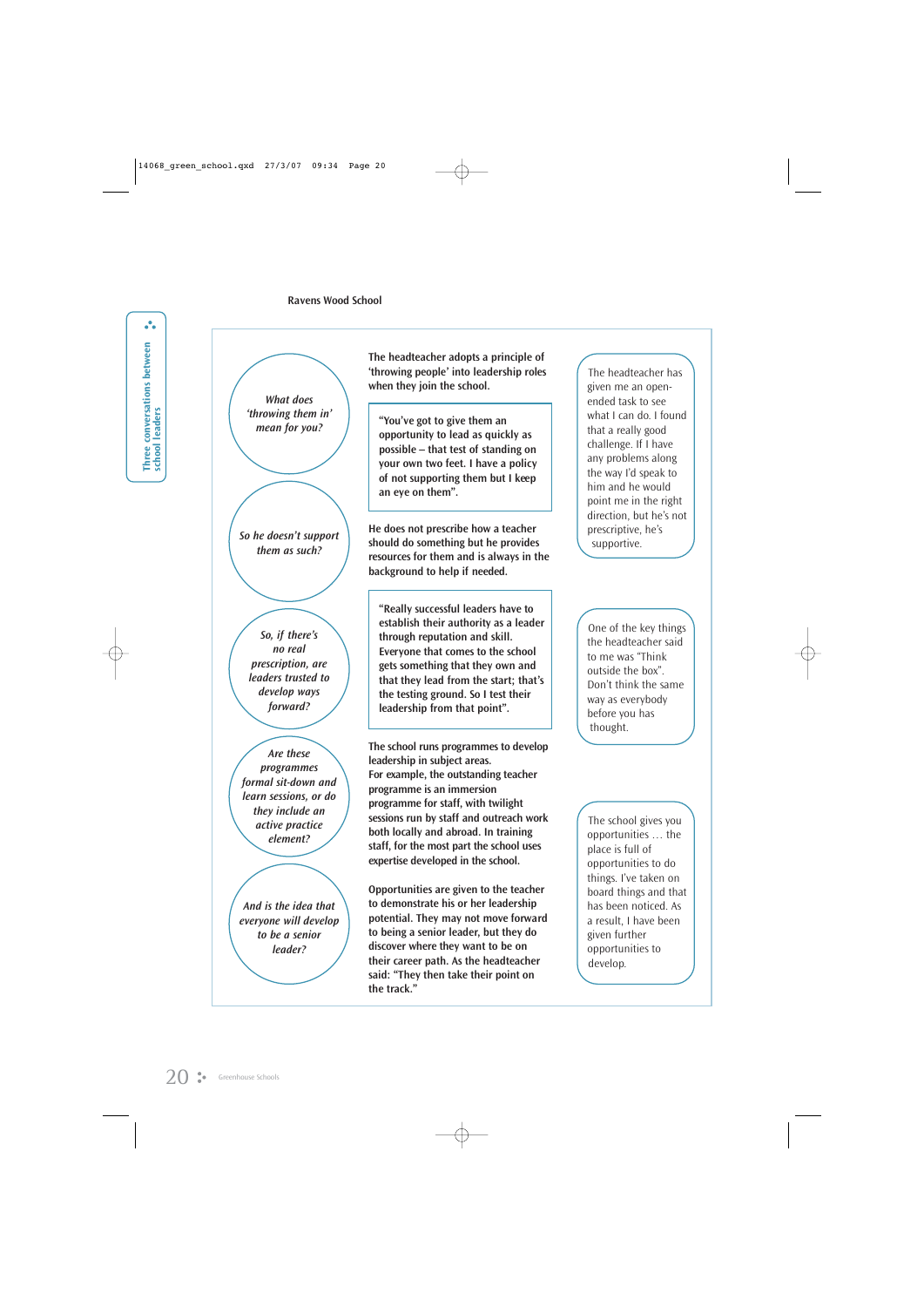## Acknowledgements

#### **We should like to thank all of the leaders interviewed in each of the case study schools for their valued contributions.**

Coleshill Heath School, Chelmsley Wood, Birmingham Dartford Grammer School, Dartford, Kent Grove School, Handsworth, Birmingham Notre Dame Catholic School, Sheffield Oldway Primary School, Paignton, Devon Ravens Wood High School, Bromley, Kent West Oaks Special School, Boston Spa, Leeds Whitefield School and Centre, Walthamstow, London

#### **Authors**

Iain Barnes and Jill Ireson, NCSL

#### **Research associate contributors**

David Burrows, Headteacher, Ladygrove Park Primary School, Didcot, Oxfordshire

Dr Victoria M Rataj-Worsnop, Vice Principal, Hockerill Anglo-European College, Hertfordshire

Alan Flintham, Consultant

Simon Stubbs, Headteacher, Hallow Church of England Primary School, Worcester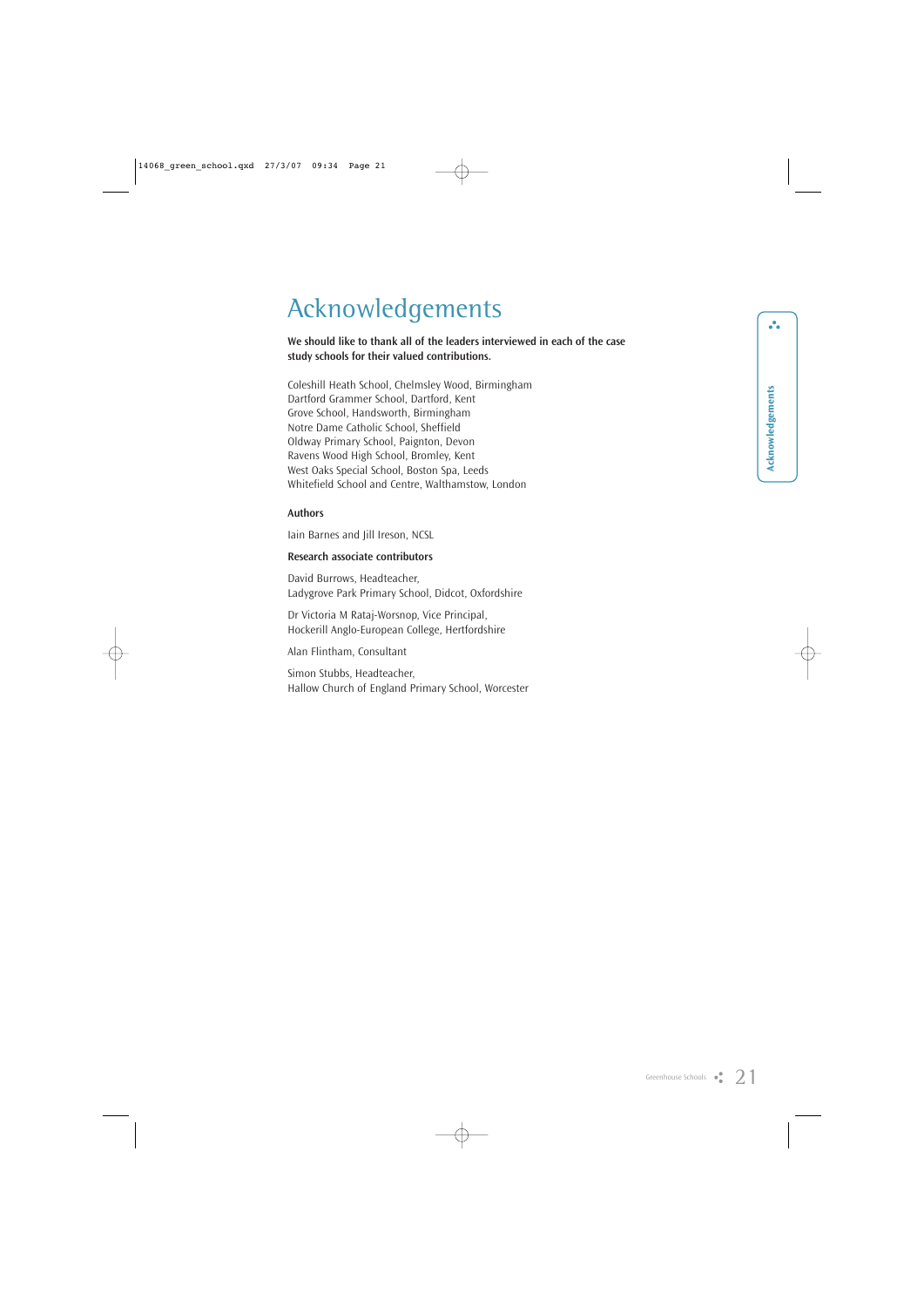## Appendix: Key messages from the Leading Practice seminar

Lessons from the 20 best global companies for leadership (Hay Group and CEO Magazine, 2005), as translated to a school context, were as follows.

- 1. Make leadership development a priority and create a culture of leadership.
- 2. Hold leaders throughout the school (system) accountable for creating high-performance work climates.
- 3. Provide development for intact leadership teams and not just individual leaders.
- 4. Focus development for individuals on the things that have the greatest impact.
- 5. Start early, make time and ground leadership development in the real world.
- 6. Use objective assessment and feedback to focus development in the areas that make the greatest difference.

Attention was drawn to the importance of **role profiling** and the need to consider different leadership roles and the preparation that each requires, for example strategic leadership role, hands-on or delivery role and the networking role.

*The use of role profiles and career pathways will enable a more personalised approach to leadership development within the school and should ensure that individuals focus on developing the right qualities for their current and future roles.*

NCSL, 2005, p15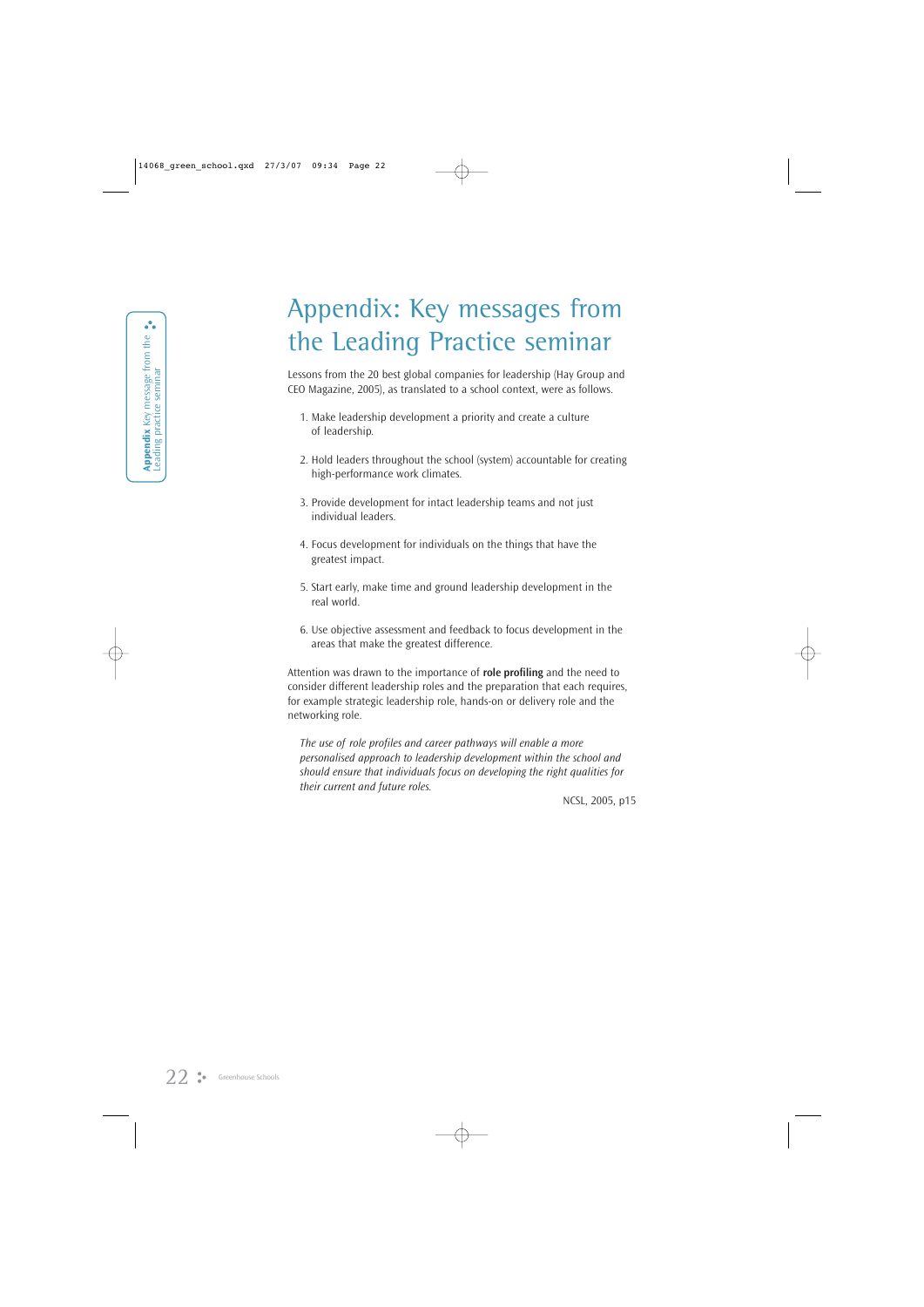Role profiling matches a job description for a particular role with skills and knowledge, accountability and personal qualities, as shown in Figure 1 below (ibid).



#### **Figure 1: Role profiling**

**A three-tier perspective** was proposed in which leadership development should be seen as the responsibility of schools themselves, using both localised solutions (eg local authority provision) and national solutions (eg NSCL training programmes). This incorporated the following insights.

- Mentorship from headteachers is a key factor in the development of potential leaders and heads.
- Potential leaders need to be guided to a series of roles for development.
- Strategies to achieve accelerated leadership development are required.
- The succession planning system will need to be driven at many different levels as neither central control nor complete school autonomy will be enough.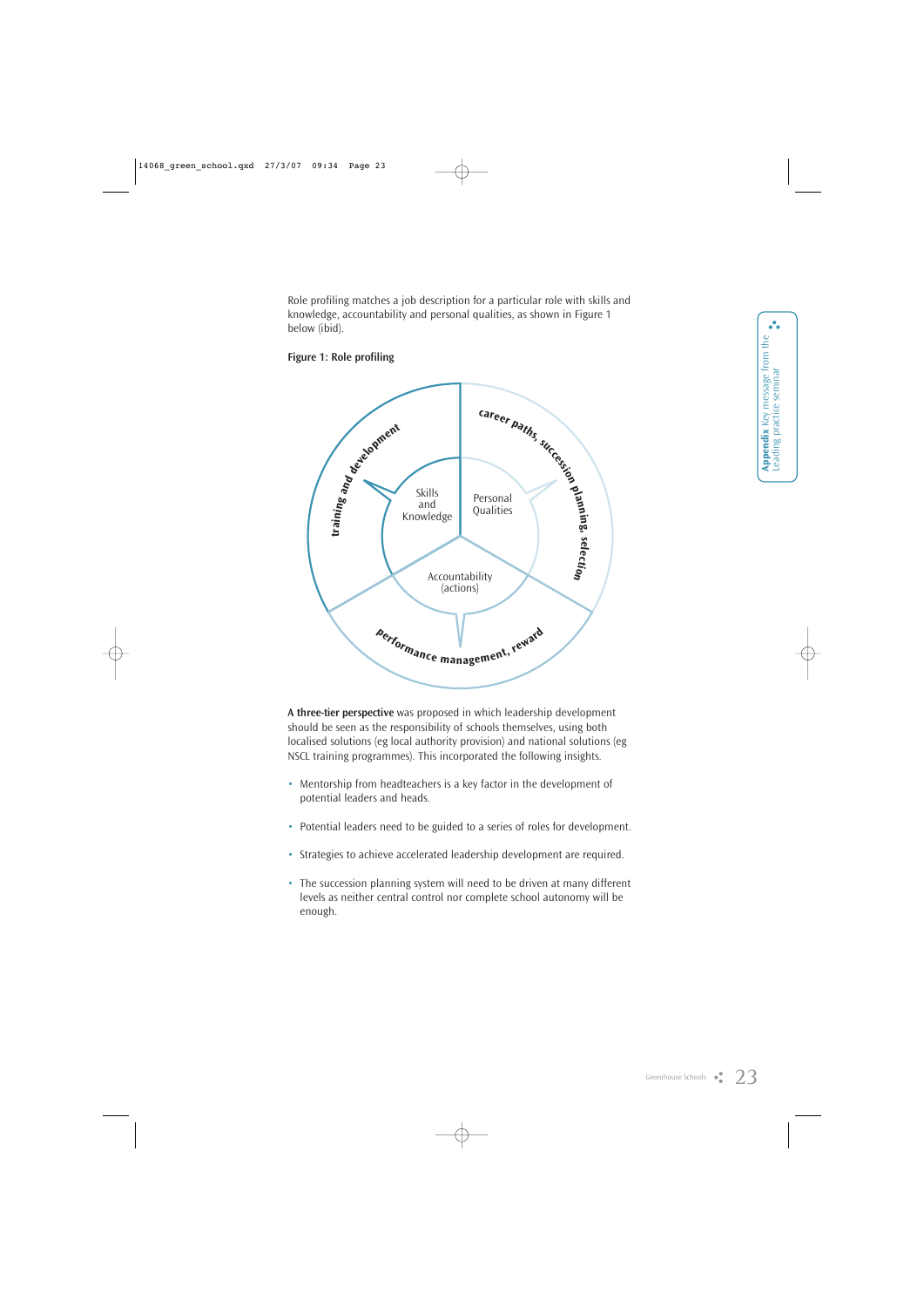- More cross-school processes should exist to match potential leaders with appropriate roles.
- Recruiting processes should be better designed.
- Heads should make more effective use of their leadership teams.
- Cross-school networks should facilitate inter-school leadership initiatives.

**The learning design of any programme-style approach should be considered alongside the content itself.** For schools considering their own provision, this holds similar importance and should include:

- school-focused action learning
- challenge and problem-solving approaches
- collaborative learning
- consideration of alternative perspectives
- school-based coaching and mentoring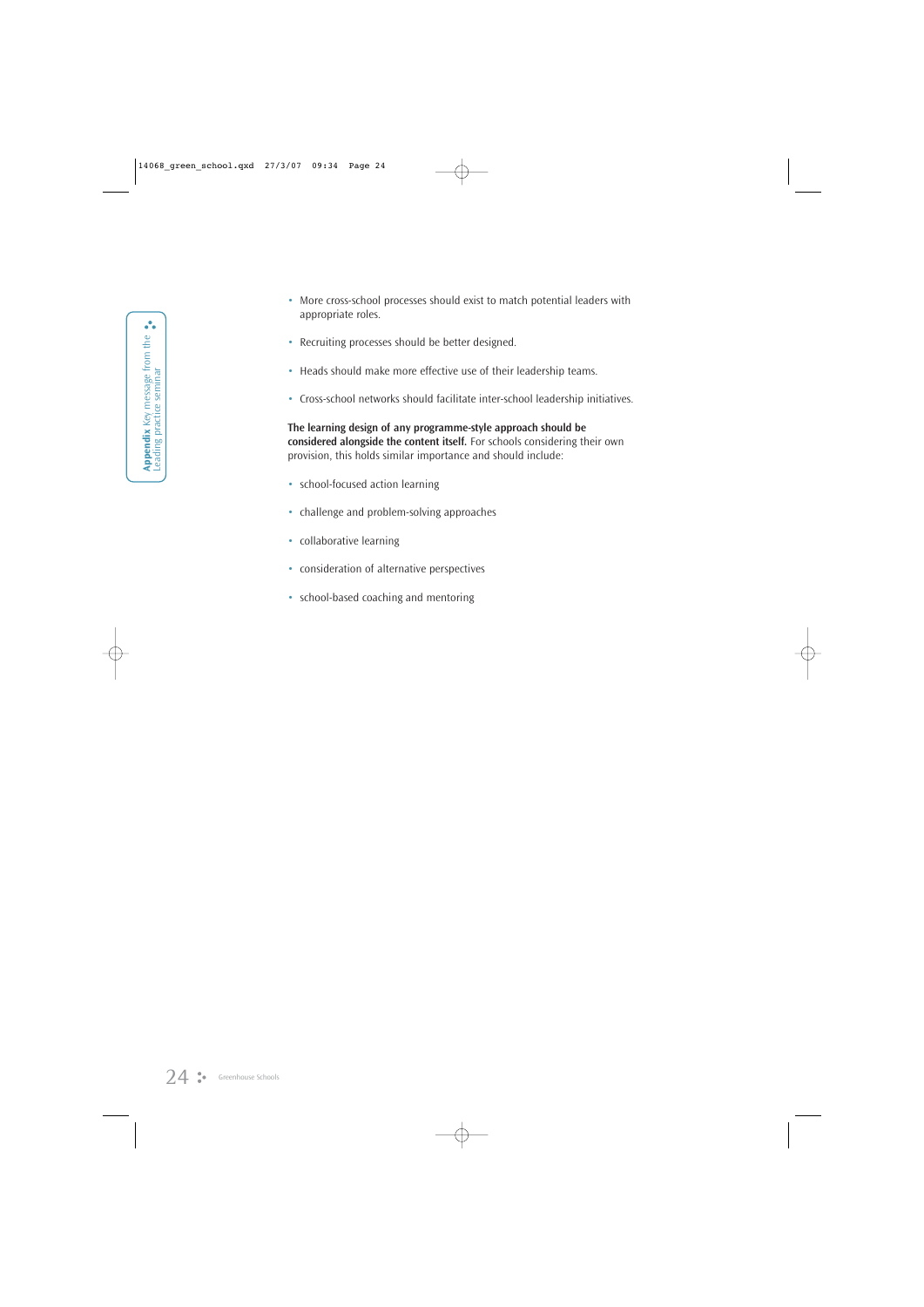### References

Creasy J, Barnes I, Smith P, West-Burnham J, 2004, *Meeting the Challenge: Growing Tomorrow's School Leaders,* Nottingham, NCSL

DfES (2005) National College for School Leadership (NCSL) Priorities 2006-07, available at: http://www.ncsl.org.uk/media/9A0/42/remit-letter-2005.pdf

Fullan, M, 2004, *System Thinkers in Action: Moving beyond the standards plateau,* London, DfES,

Hartle, F, 2005, *Shaping up to the Future: A guide to roles, structures and career development in secondary schools,* Nottingham, NCSL

Hartle, F & Thomas, K, 2003, *Growing Tomorrow's School Leaders: The challenge,* Nottingham, NCSL

Hay Group and CEO magazine, 2005, Best companies for leaders 2005, available at: www.haygroup.co.uk/downloads/2005\_ CEO\_Mag\_Best\_Companies\_for\_Leaders.pdf [accessed 7 September 2006]

NCSL, 2006, *Succession Planning: Formal advice to the Secretary of State* (executive summary), Nottingham, NCSL, available at: http://www.ncsl.org.uk/media/884/0F/ncsl-succession-planning-advice.pdf [accessed 12 December 2006]